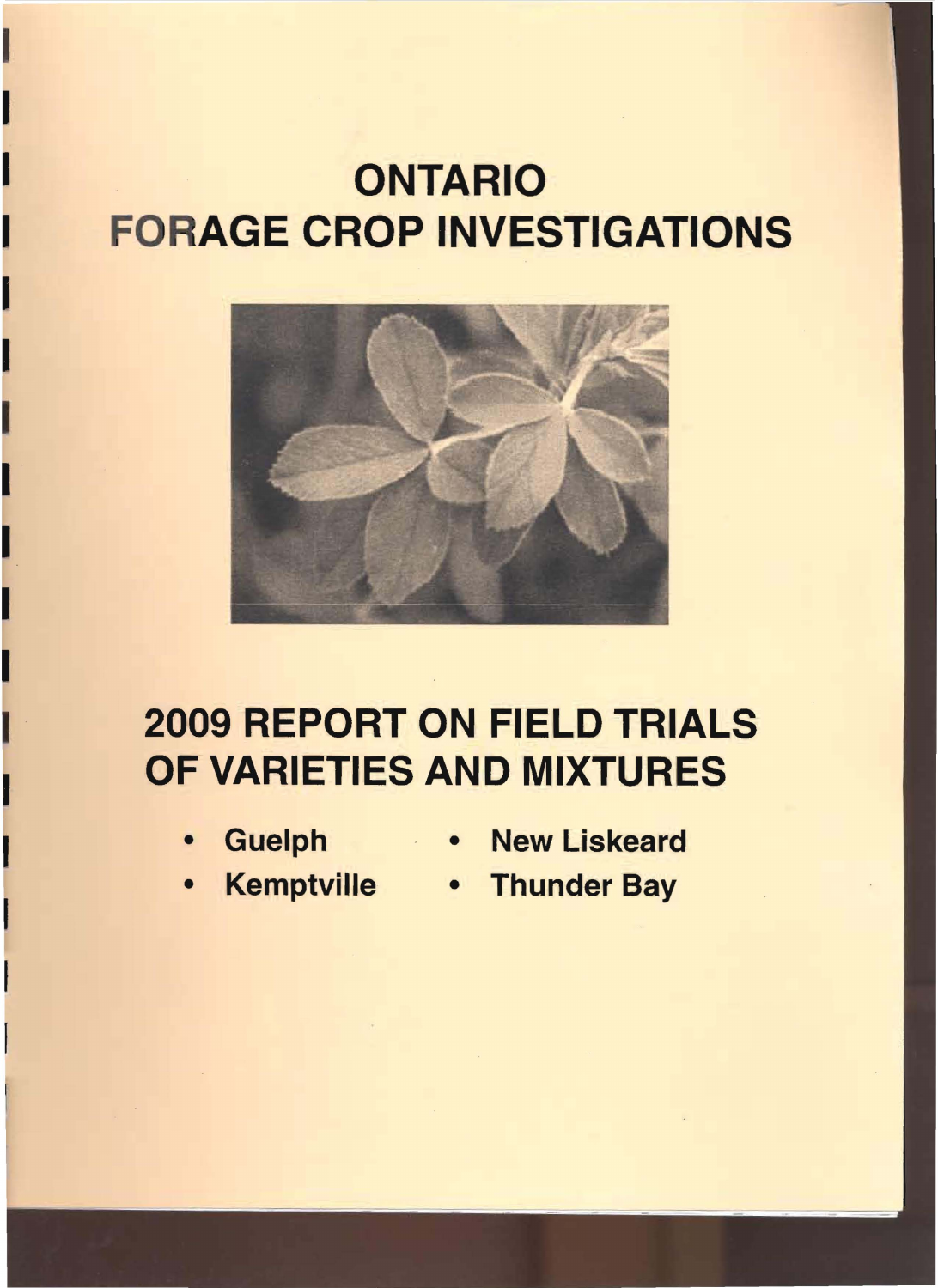# **REPORT ON FORAGE CROPS TRIALS**

# **ONTARIO FORAGE CROP COMMITTEE**

**Compiled by: Donna Hancock**

**Joan McKinlay Variety Sub-Committee Chair Ontario Forage Crop Committee**

**Conducted co-operatively by:**

**University of Guelph Ontario Ministry of Agriculture and Food** 

This is the 2009 Ontario Forage Crop Investigations Report. The information contained here was published as submitted by the crop coordinators. Unless otherwise indicated, the test arrangement is a randomized complete block with four replicates. Names and addresses of each crop coordinator are provided to facilitate further inquiries if such a need arises.

*Not For Publication:* This is a progress report of co-operative investigations containing data, the interpretation of which may be modified with additional experimentation. Therefore, publication of any data or statements herein should not be made without prior written approval of the organization and personnel concerned.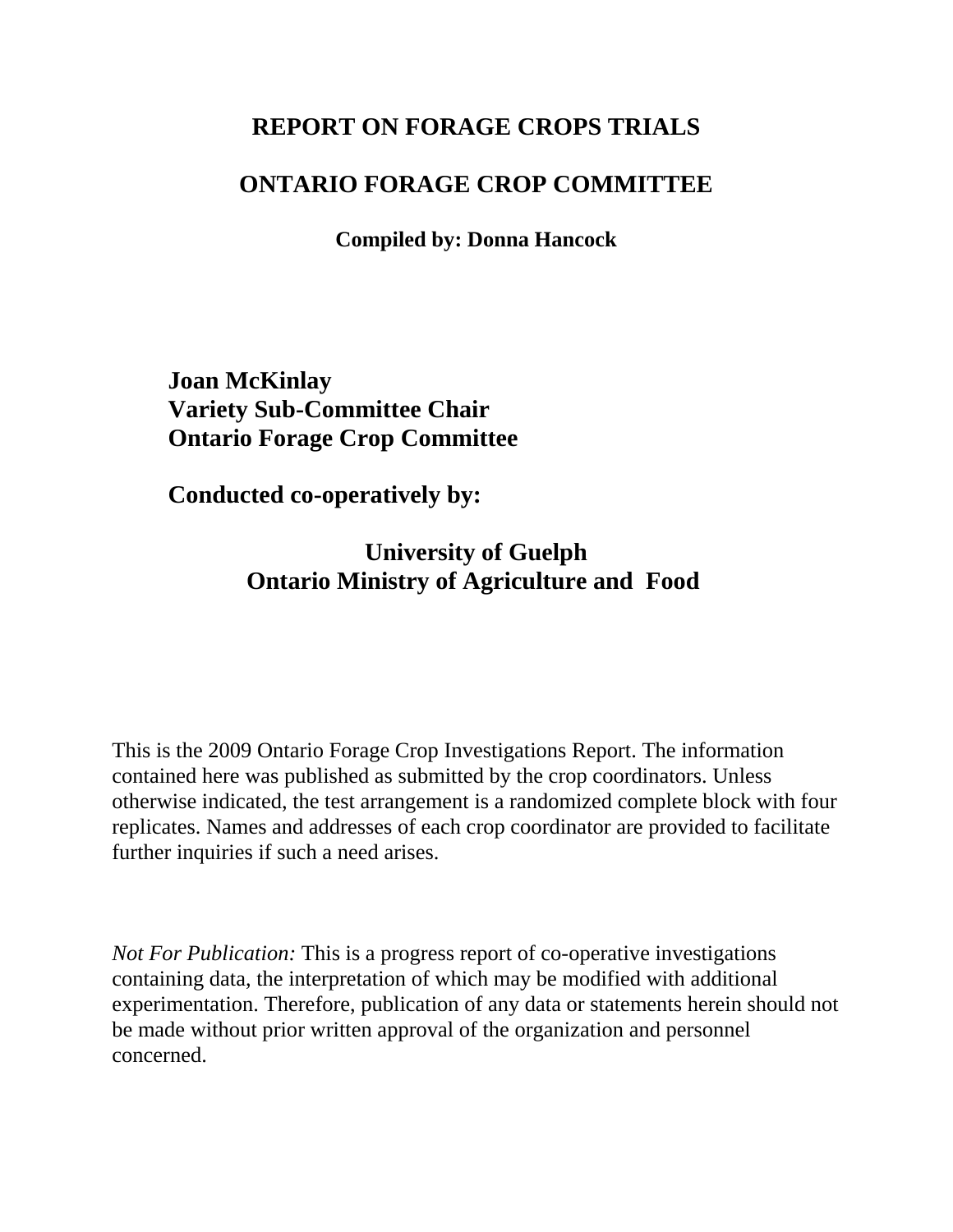## **ONTARIO FORAGE CROP COMMITTEE VARIETY SUB-COMMITTEE**

## **EXECUTIVE and COORDINATORS for 2009**

Joan McKinlay Chair

Mr. David Morris Secretary

Dr. Steve Bowley Species & Data Coordinator

## **Contact information**

 R.R. # 2 Ravenna, ON, N0H 2E0 Phone: (519)- 599-6236 Email: jmckinlay@bmts.com

R. R. # 2, (109 Maple Ridge Road) Owen Sound, Ontario N4K 5N4 Telephone: 519-376-1304 Fax: 519-376-9773 davidtmorris@rogers.com

 Plant Agriculture Dept., University of Guelph Phone: (519) 824-4120 Ext. 58704 Fax: (519)-826-0401 Email: sbowley@uoguelph.ca

| <b>Testing Locations</b> |                    |
|--------------------------|--------------------|
| <b>Thunder Bay</b>       | $(807)$ 475-1373   |
| New Liskeard             | $(705)$ 647-8525   |
|                          | x226               |
| Kemptville               | $(613)$ 258-8336   |
| Elora (Guelph)           | $(519) 824 - 4120$ |
|                          | x58704             |

 Name of Cooperator Mr. Tarlock Sahota Mr. John Kobler

 Ms. Wendy Asbill Dr. S. R. Bowley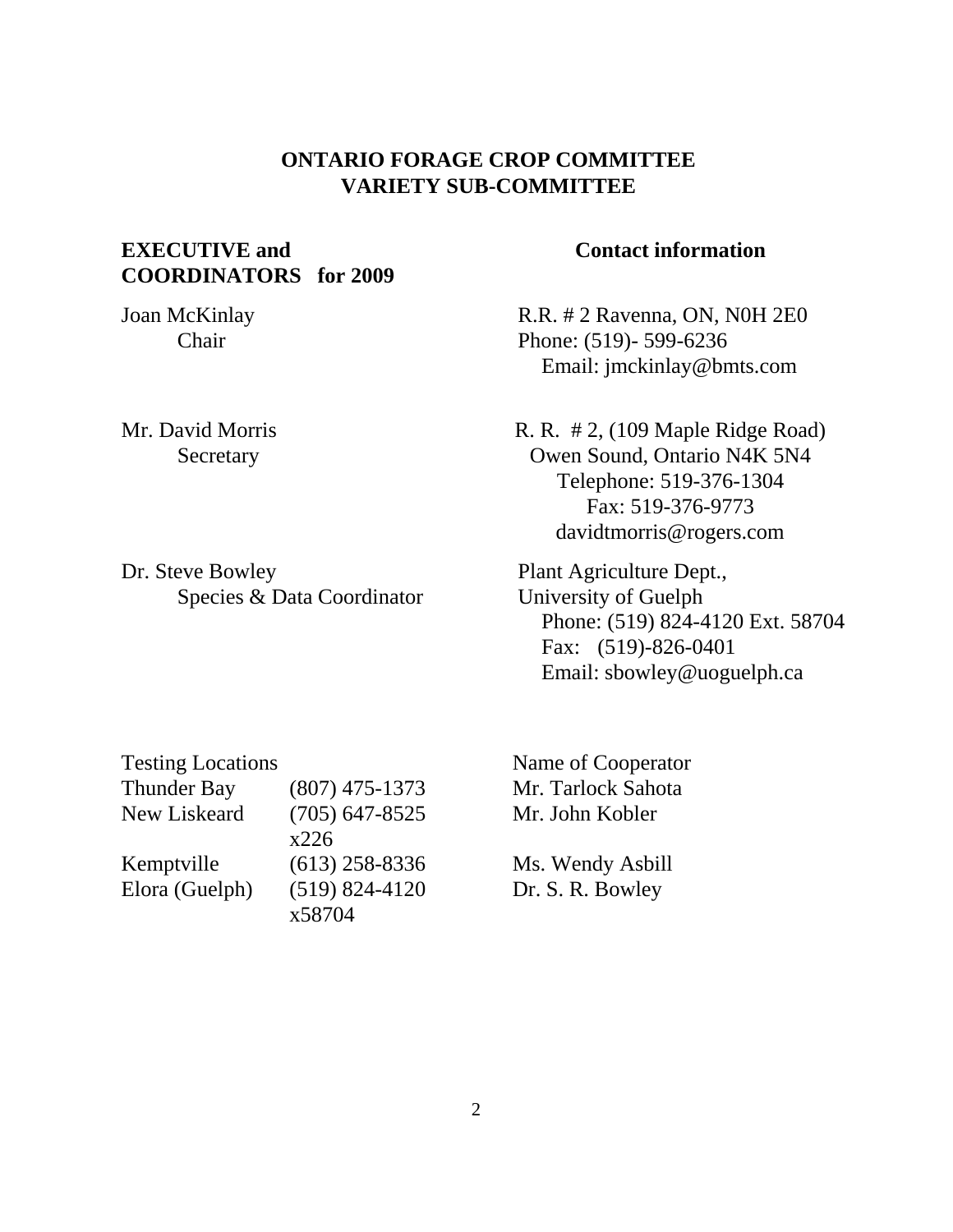| Introduction              |
|---------------------------|
|                           |
| Alfalfa                   |
|                           |
|                           |
|                           |
| <b>Bromegrass</b>         |
|                           |
|                           |
| Orchardgrass              |
|                           |
|                           |
| <b>Tall Fescue</b>        |
|                           |
| <b>Reed Canary</b>        |
|                           |
|                           |
| Timothy                   |
|                           |
|                           |
| <b>Meadow Fescue</b>      |
|                           |
| <b>Perennial Ryegrass</b> |
|                           |
|                           |
|                           |

# Contents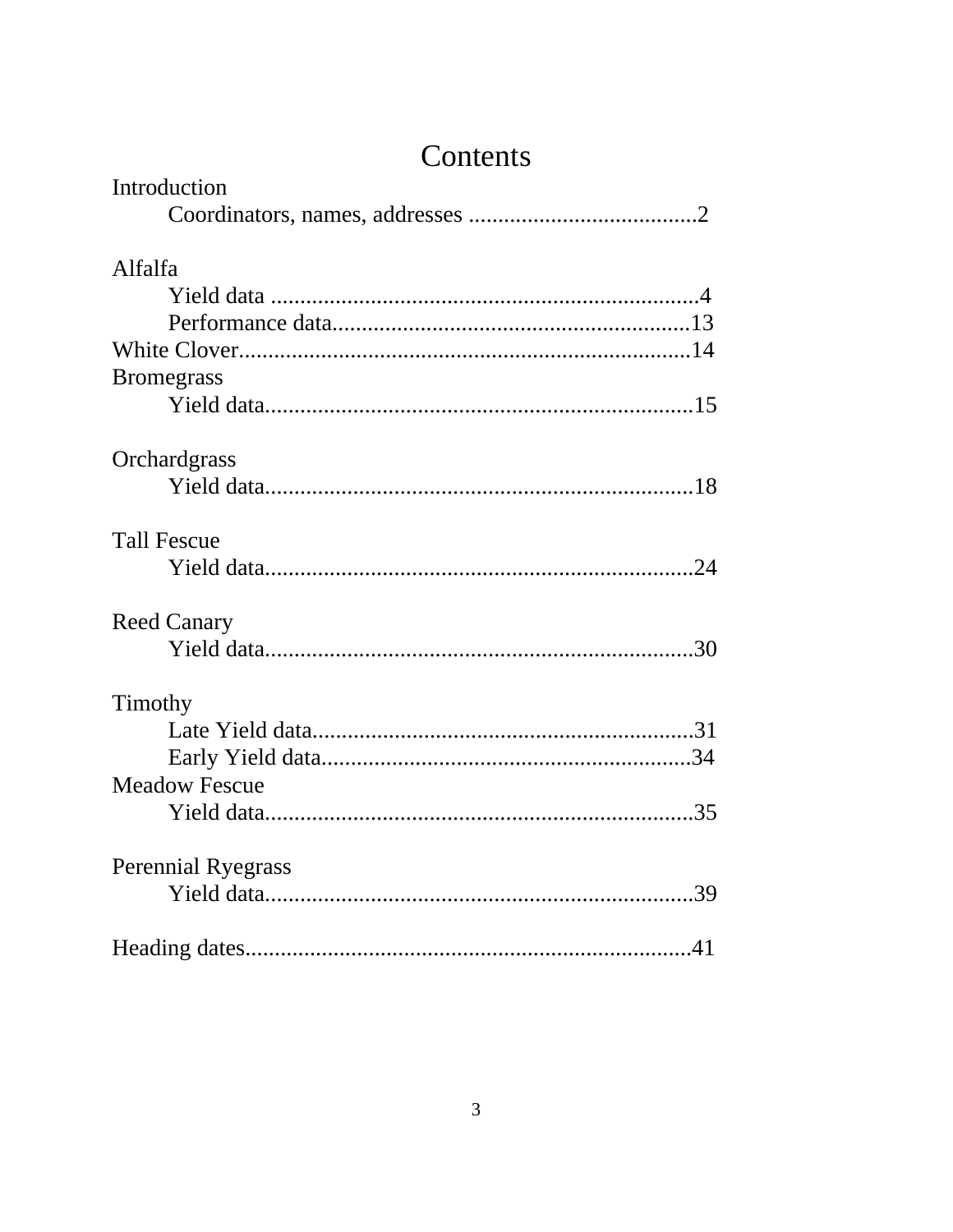ONTARIO New Liskeard Alfalfa registration c 2004 Expt. 4001 Seeded 2004

|      |                | 2009   | (kq/ha) |        |        |        |        |        |              |
|------|----------------|--------|---------|--------|--------|--------|--------|--------|--------------|
| Code | Cultivar       | Cut 1  | Cut 2   | Tot09  | Tot08  | Tot07  | Tot06  |        | Tot05 5yrTot |
|      |                |        |         |        |        |        |        |        |              |
| 1325 | MAGNUM IV      | 3075   | 2583    | 5673   | 10362  | 10290  | 11171  | 12802  | 49930        |
| 1602 | WL346LH        | 2371   | 2361    | 4741   | 9137   | 9523   | 10245  | 11902  | 45575        |
| 1603 | WL357HQ        | 3557   | 2805    | 6341   | 10630  | 10231  | 9870   | 11588  | 49227        |
|      | 1604 P435      | 3761   | 2844    | 6649   | 11073  | 10437  | 10139  | 11818  | 49405        |
|      | 1605 P436      | 3900   | 2903    | 6810   | 10298  | 10002  | 9217   | 11227  | 47358        |
|      | 1606 P409      | 3397   | 2667    | 6046   | 9703   | 9908   | 10061  | 10428  | 46541        |
| 1607 | GENOA          | 3166   | 2705    | 5859   | 10602  | 10050  | 10168  | 11936  | 49467        |
| 1610 | SA034          | 3622   | 2690    | 6279   | 10864  | 10165  | 10653  | 11726  | 50003        |
| 1611 | SUNSTRA-420    | 3119   | 2785    | 5886   | 9994   | 10064  | 9990   | 12303  | 48346        |
| 1612 | SUNSTRA-421    | 2404   | 2585    | 4991   | 9290   | 9740   | 9322   | 11930  | 45545        |
| 1613 | 53V52          | 3195   | 2478    | 5667   | 9963   | 10158  | 10963  | 12378  | 49226        |
| 1311 | PREVAIL        | 2697   | 2357    | 5076   | 9954   | 9740   | 10919  | 12855  | 48190        |
| 9041 | ONEIDA VR      | 2842   | 2717    | 5569   | 9731   | 9662   | 10517  | 11584  | 46056        |
|      |                |        |         |        |        |        |        |        |              |
|      | 900 Mean       | 3162   | 2652    | 5814   | 10123  | 9998   | 10249  | 11883  | 48067        |
| 901  | CV             | 11.0   | 9.9     | 9.0    | 7.8    | 4.5    | 8.8    | 10.1   | 3.9          |
|      | 905 MCV        | 13.2   | 11.9    | 10.8   | 9.3    | 5.4    | 10.6   | 12.1   | 4.7          |
| 902  | LSD            | 417.1  | 315.3   | 629.9  | 944.8  | 540.6  | 1087.8 | 1434.1 | 2253.3       |
| 906  | LSR            | 27.3   | 57.8    | 30.4   | 48.8   | 59.1   | 55.7   | 59.1   | 50.5         |
|      | 907 Pr>F(Trts) | 0.0000 | 0.1053  | 0.0000 | 0.0397 | 0.2328 | 0.1208 | 0.3861 | 0.0073       |
|      | 908 R_square   | 80.4   | 59.0    | 77.8   | 50.9   | 67.1   | 59.2   | 44.6   | 67.5         |
|      |                |        |         |        |        |        |        |        |              |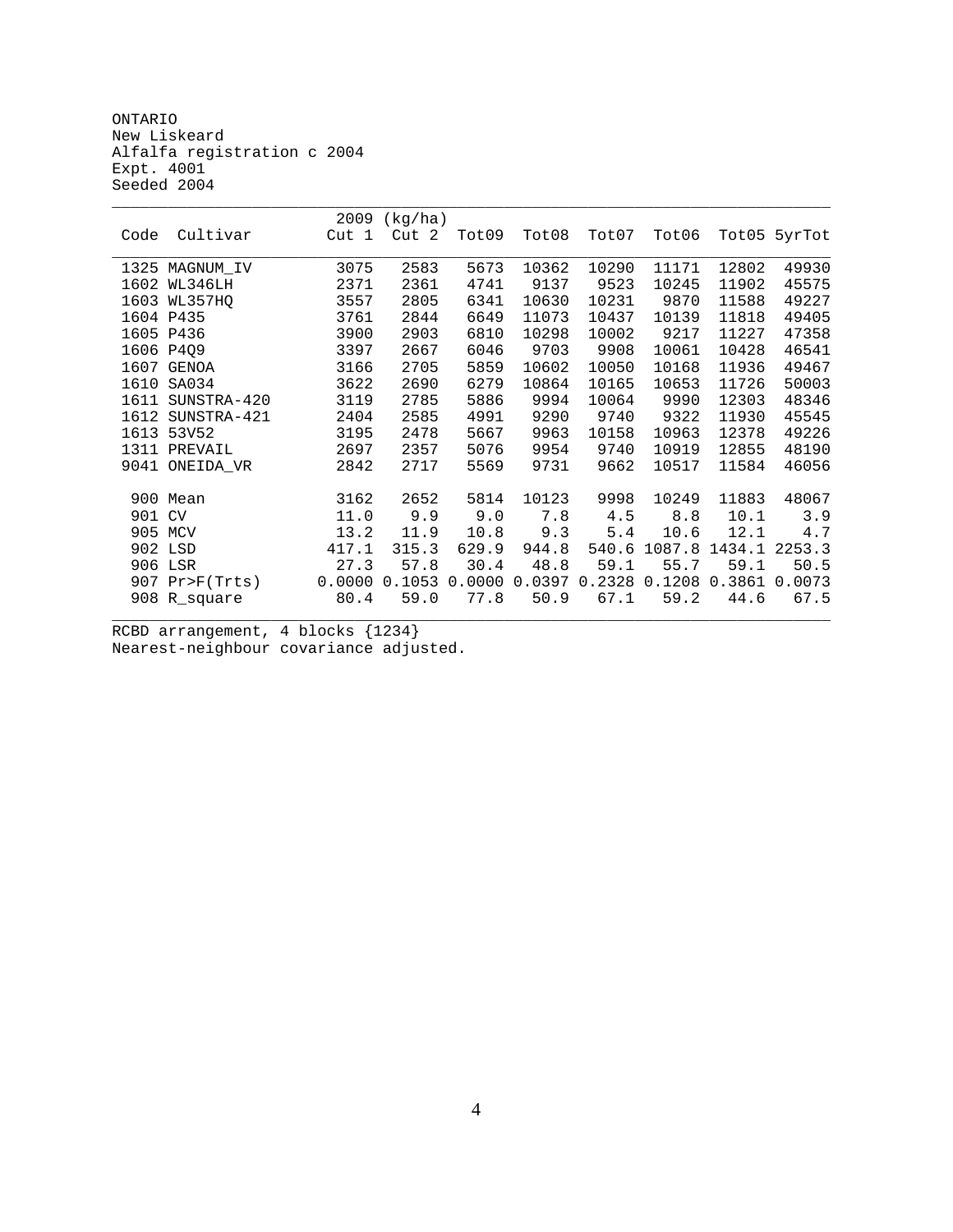ONTARIO New Liskeard alfalfa registration 2005 Expt. 5001 Seeded 2005

|        |                  | 2009     | (kq/ha) |        |        |        |        |              |
|--------|------------------|----------|---------|--------|--------|--------|--------|--------------|
| Code   | Cultivar         | 1<br>Cut | Cut 2   | Tot09  | Tot08  | Tot07  |        | Tot06 4yrTot |
|        |                  |          |         |        |        |        |        |              |
| 1325   | MAGNUM IV        | 4353     | 2940    | 7309   | 9992   | 10039  | 10247  | 37541        |
| 1432   | OAC SUPERIOR     | 4828     | 3139    | 7948   | 10651  | 11383  | 10953  | 40976        |
| 1613   | 53V52            | 4492     | 3034    | 7511   | 10942  | 10694  | 11469  | 40826        |
| 1616   | 53030            | 4240     | 2841    | 7089   | 10570  | 10563  | 10093  | 38340        |
|        | 1622 GS55        | 4251     | 2746    | 7008   | 10355  | 10333  | 10712  | 38366        |
|        | 1623 GS58        | 4543     | 3001    | 7543   | 11437  | 10881  | 10064  | 39849        |
| 1635   | SA 220           | 4348     | 2745    | 7085   | 9272   | 10185  | 9141   | 35475        |
| 911    | FILLER           | 4272     | 3301    | 7581   | 10338  | 10343  | 10969  | 39324        |
|        |                  |          |         |        |        |        |        |              |
|        | 900 Mean         | 4416     | 2968    | 7384   | 10445  | 10553  | 10456  | 38837        |
| 901 CV |                  | 6.0      | 4.8     | 3.7    | 7.8    | 3.8    | 6.7    | 3.8          |
| 905    | MCV              | 7.4      | 5.9     | 4.6    | 9.6    | 4.7    | 8.2    | 4.6          |
|        | 902 LSD          | 326.5    | 174.6   | 337.8  | 999.3  | 496.6  | 859.6  | 1793.1       |
|        | 906 LSR          | 55.5     | 31.4    | 36.0   | 46.2   | 37.0   | 36.9   | 32.6         |
|        | $907$ Pr>F(Trts) | 0.0873   | 0.0003  | 0.0019 | 0.0969 | 0.0050 | 0.0069 | 0.0008       |
|        | 908 R_square     | 78.8     | 92.7    | 92.5   | 48.7   | 79.0   | 74.8   | 75.8         |
|        |                  |          |         |        |        |        |        |              |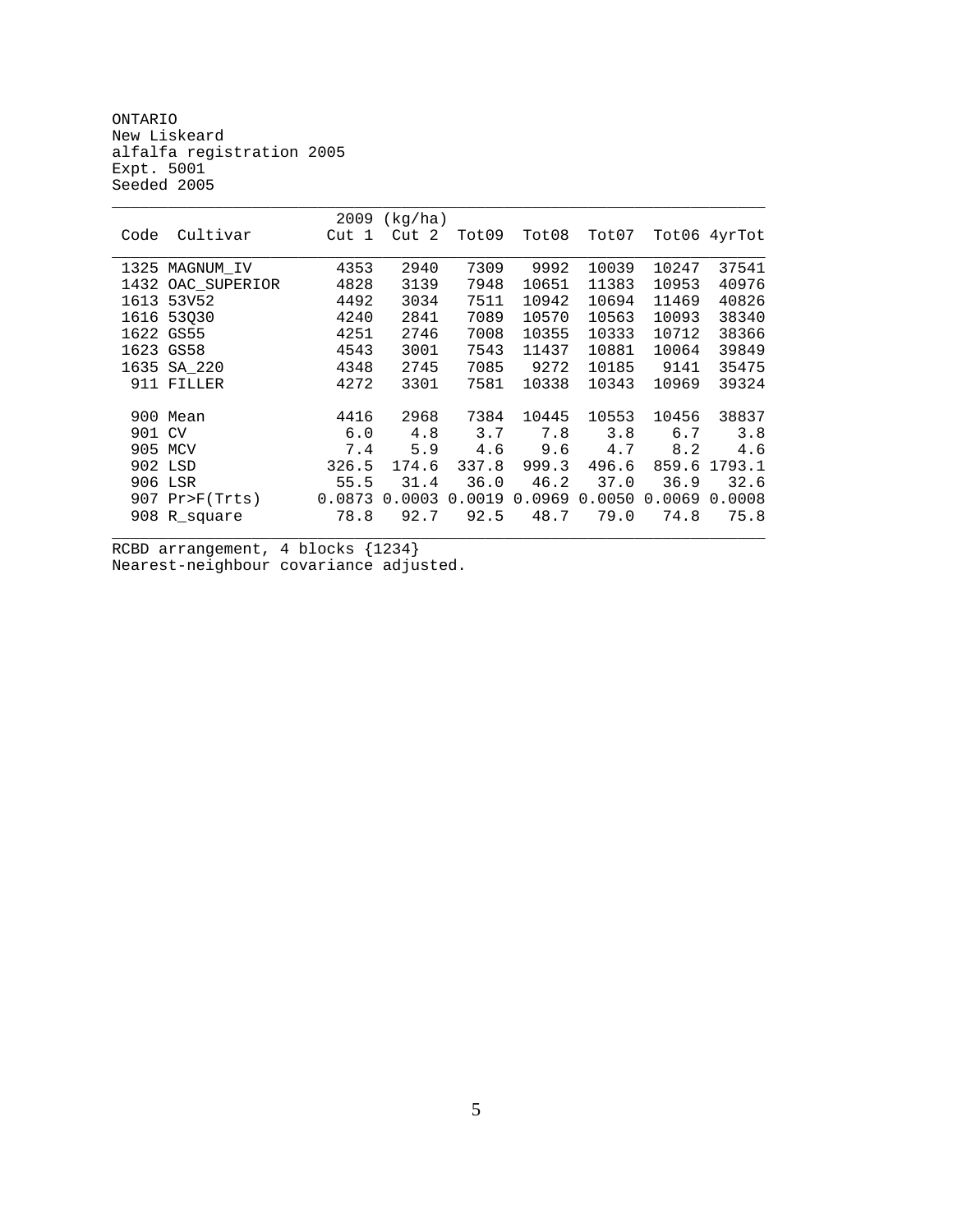ONTARIO New Liskeard Alfalfa Registration 2006 Expt. 6001 Seeded 2006

| 2009<br>(kq/ha)<br>Cultivar<br>Code<br>Cut <sub>2</sub><br>Cut 1 | Tot08<br>Tot09<br>9846<br>6641 | Tot07 3yrTot<br>25189<br>9291 |
|------------------------------------------------------------------|--------------------------------|-------------------------------|
|                                                                  |                                |                               |
|                                                                  |                                |                               |
|                                                                  |                                |                               |
| 3626<br>2995<br>1325 MAGNUM IV                                   |                                |                               |
| 4070<br>3037<br>OAC_SUPERIOR<br>1432                             | 7153<br>10231                  | 9541<br>27026                 |
| 1616 53030<br>3752<br>2926                                       | 6654<br>10915                  | 26893<br>9247                 |
| 54V09<br>1638<br>3730<br>3076                                    | 6724<br>11785                  | 9818<br>28950                 |
| 1645 X-692<br>3856<br>2992                                       | 6840<br>9867                   | 26246<br>9517                 |
| 3370<br>2990<br>911 FILLER                                       | 6409<br>9152                   | 24005<br>8677                 |
|                                                                  |                                |                               |
| 3003<br>3734<br>900 Mean                                         | 6737<br>10299                  | 26385<br>9349                 |
| 8.7<br>8.6<br>901 CV                                             | 7.5<br>7.3                     | 5.7<br>5.8                    |
| 10.9<br>10.7<br>905<br>MCV                                       | 9.3<br>9.1                     | 7.1<br>7.2                    |
| 405.7<br>321.8<br>902 LSD                                        | 629.4<br>940.6                 | 1878.7<br>675.3               |
| 58.0<br>906 LSR<br>214.4                                         | 84.5<br>35.7                   | 38.0<br>59.2                  |
| 0.2040<br>907 Pr>F(Trts)<br>0.9782                               | 0.5564<br>0.0533               | 0.0901<br>0.2219              |
| 76.0<br>47.1<br>908 R square                                     | 65.8<br>65.9                   | 66.1<br>66.1                  |
|                                                                  |                                |                               |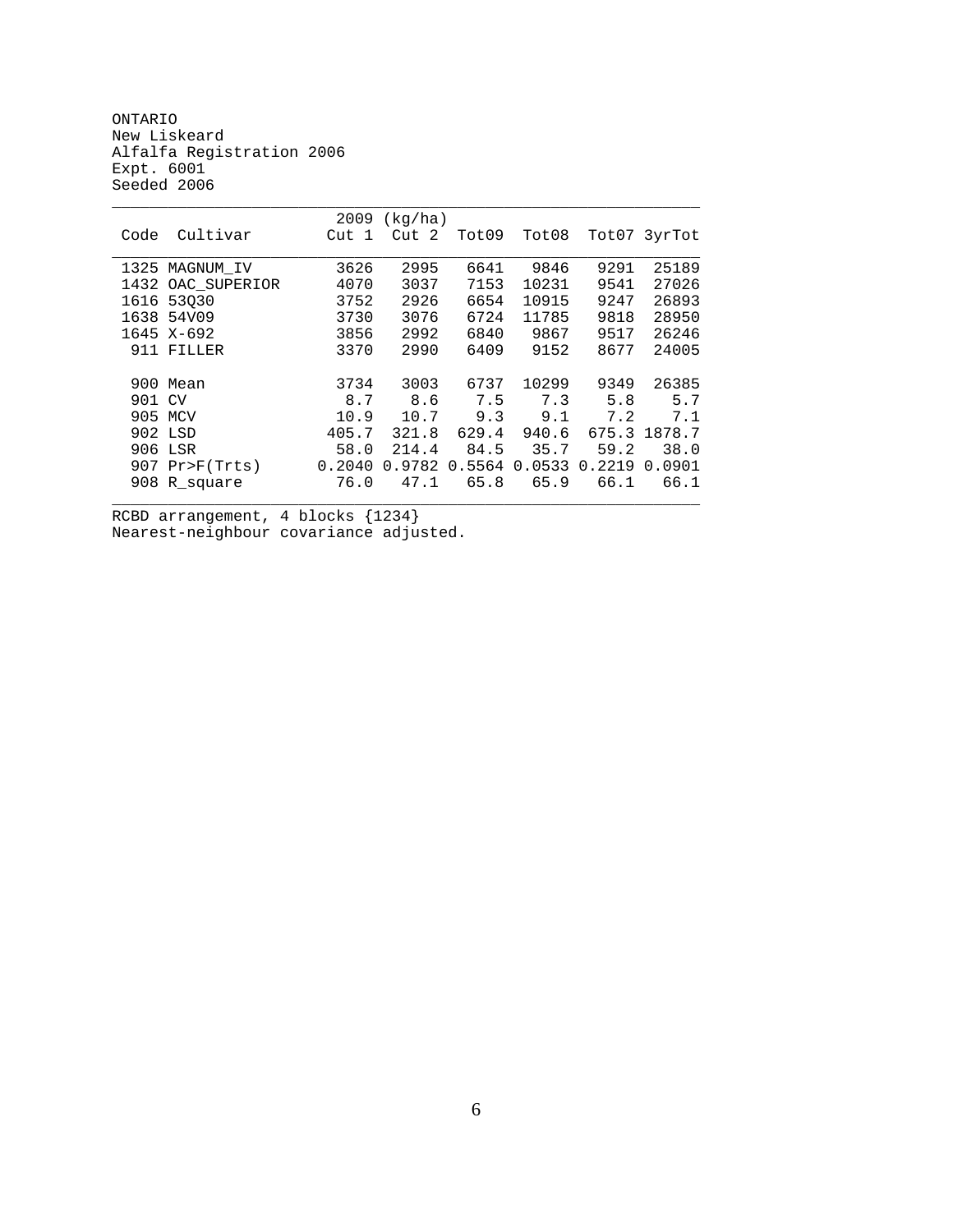ONTARIO New Liskeard Alfalfa Expt. 7007 Seeded 2007

|      |                  | 2009                                   | (kg/ha) |           |       |              |
|------|------------------|----------------------------------------|---------|-----------|-------|--------------|
| Code | Cultivar         | Cut 1                                  | Cut 2   | Tot09     |       | Tot08 2yrTot |
|      |                  |                                        |         |           |       |              |
| 1432 | OAC SUPERIOR     | 6073                                   | 3597    | 9650      | 11087 | 20628        |
| 1638 | 54V09            | 6463                                   | 3558    | 9858      | 10943 | 20735        |
| 1652 | 55V48            | 5868                                   | 3428    | 9333      | 10429 | 19641        |
| 1653 | DS450            | 6499                                   | 3777    | 10382     | 10908 | 21257        |
| 1654 | <b>DS723</b>     | 6545                                   | 3589    | 10081     | 10833 | 21360        |
| 1655 | L447HD           | 6215                                   | 3463    | 9650      | 10555 | 20348        |
| 1656 | 13017            | 6275                                   | 3438    | 9693      | 10717 | 20251        |
| 1657 | 15029            | 6613                                   | 3619    | 10145     | 11020 | 21014        |
| 1660 | OS0131           | 6305                                   | 3798    | 10159     | 10901 | 21091        |
| 1661 | SF2004           | 6381                                   | 3912    | 10423     | 11676 | 22232        |
| 911  | FILLER           | 5993                                   | 3787    | 9823      | 10818 | 20526        |
|      |                  |                                        |         |           |       |              |
| 900  | Mean             | 6294                                   | 3633    | 9927      | 10899 | 20826        |
| 901  | <b>CV</b>        | 7.9                                    | 7.3     | 5.9       | 5.8   | 5.3          |
| 905  | MCV              | 9.5                                    | 8.8     | 7.1       | 7.0   | 6.3          |
| 902  | LSD              | 599.2                                  | 320.2   | 702.5     |       | 763.7 1315.7 |
| 906  | LSR              | 80.4                                   |         | 66.1 64.5 | 61.2  | 50.8         |
|      | $907$ Pr>F(Trts) | 0.5830  0.2322  0.2727  0.4496  0.1837 |         |           |       |              |
| 908  | R_square         | 48.3                                   | 47.4    | 59.7      | 64.3  | 59.1         |
|      |                  |                                        |         |           |       |              |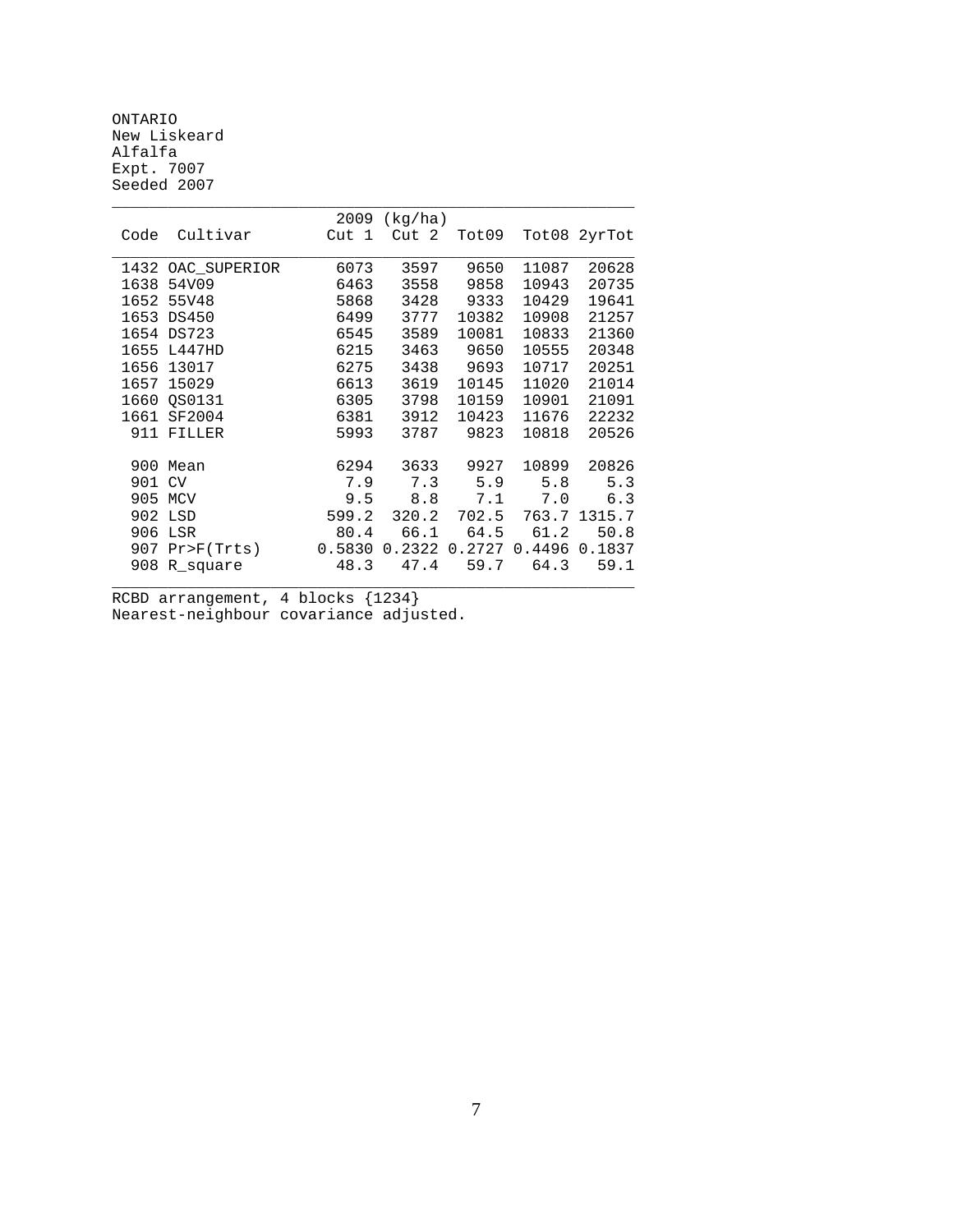ONTARIO Kemptville Alfalfa Reseeding of 2006 Entries Seeded 2007

|      |      |              | Cut 1         | Cut 2         | Cut 3         | Total   |
|------|------|--------------|---------------|---------------|---------------|---------|
| Code |      | Variety      | Yield (kg/ha) | Yield (kg/ha) | Yield (kg/ha) | Yield   |
|      |      |              |               |               |               | (kg/ha) |
|      | 1647 | QS416        | 4408          | 3164          | 2719          | 10292   |
|      | 1638 | 54V09        | 4316          | 2990          | 2305          | 9611    |
|      | 1651 | QS25006      | 4416          | 3565          | 2456          | 10437   |
|      | 1325 | Magnum_IV    | 5023          | 2947          | 2418          | 10388   |
|      | 1432 | OAC_Superior | 4719          | 3443          | 2940          | 11102   |
|      | 1639 | SF2303       | 4919          | 3033          | 2725          | 10677   |
|      | 1640 | SF2103       | 4705          | 3385          | 2484          | 10574   |
|      | 1648 | QS34029      | 4545          | 3306          | 2748          | 10598   |
|      | 1646 | WL343HQ      | 4662          | 3290          | 2884          | 10837   |
|      | 1637 | 53H92        | 4811          | 3193          | 2719          | 10722   |
|      | 1644 | 42H159NK     | 4998          | 3099          | 2624          | 10721   |
|      | 1649 | QS85029      | 4418          | 2979          | 2568          | 9965    |
|      | 1650 | QS35006      | 4909          | 3302          | 2762          | 10973   |
|      | 911  | Filler       | 4454          | 3436          | 2499          | 10389   |
|      | 1616 | 53Q30        | 4538          | 3509          | 2861          | 10908   |
|      | 1641 | SF2104       | 4444          | 3362          | 2614          | 10420   |
|      | 1645 | X-692        | 4636          | 3694          | 2732          | 11061   |
|      |      |              |               |               |               |         |
|      |      | Mean         | 4642          | 3276          | 2650          | 10569   |
|      |      | <b>CV</b>    | 9.2           | 13.3          | 16.2          | 7.8     |
|      |      | P > F        | 0.36          | 0.45          | 0.80          | 0.59    |
|      |      | <b>LSD</b>   | 608.7         | 622.6         | 612.1         | 1176.6  |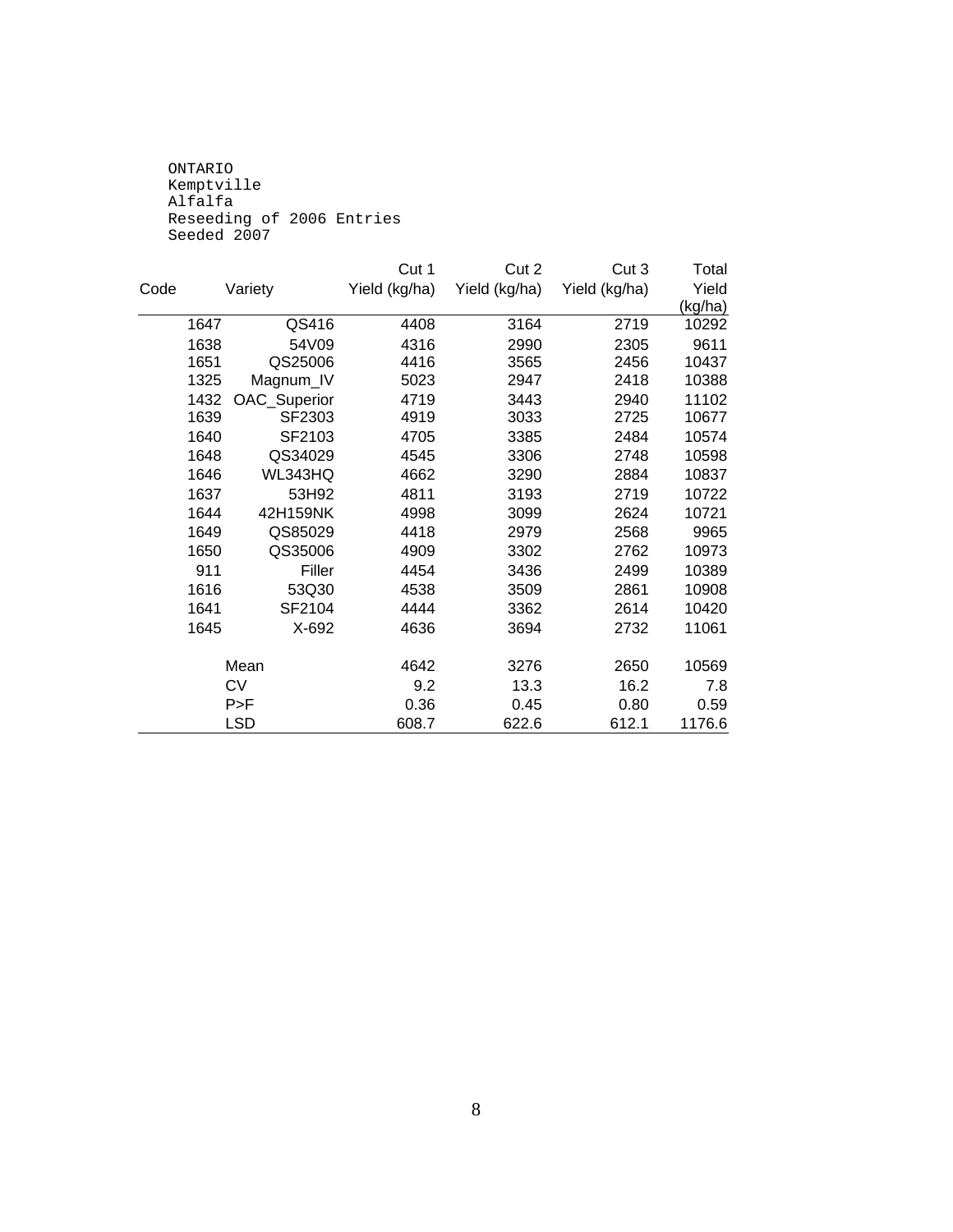Ontario Thunder Bay Alfalfa trial 2007 Seeded 2007

|      | harvest      |            |            |           |
|------|--------------|------------|------------|-----------|
| Code | VARIETY      | lst<br>CUT | 2nd<br>CUT | TOTAL     |
|      |              |            |            |           |
| 1432 | OAC_Superior | 3109       | 1296       | 4405      |
| 1654 | DS_723       | 3255       | 1373       | 4628      |
| 911  | Filler       | 3132       | 1456       | 4588      |
|      |              |            |            |           |
|      | Mean         | 3165       | 1375       | 4540      |
|      | C.V.(%)      | 7.7        | 14.9       | 6.0       |
|      | PR > F       | 0.6752:    | 0.5745     | 0.5057    |
|      | LSD(0.05)    | <b>NS</b>  | <b>NS</b>  | <b>NS</b> |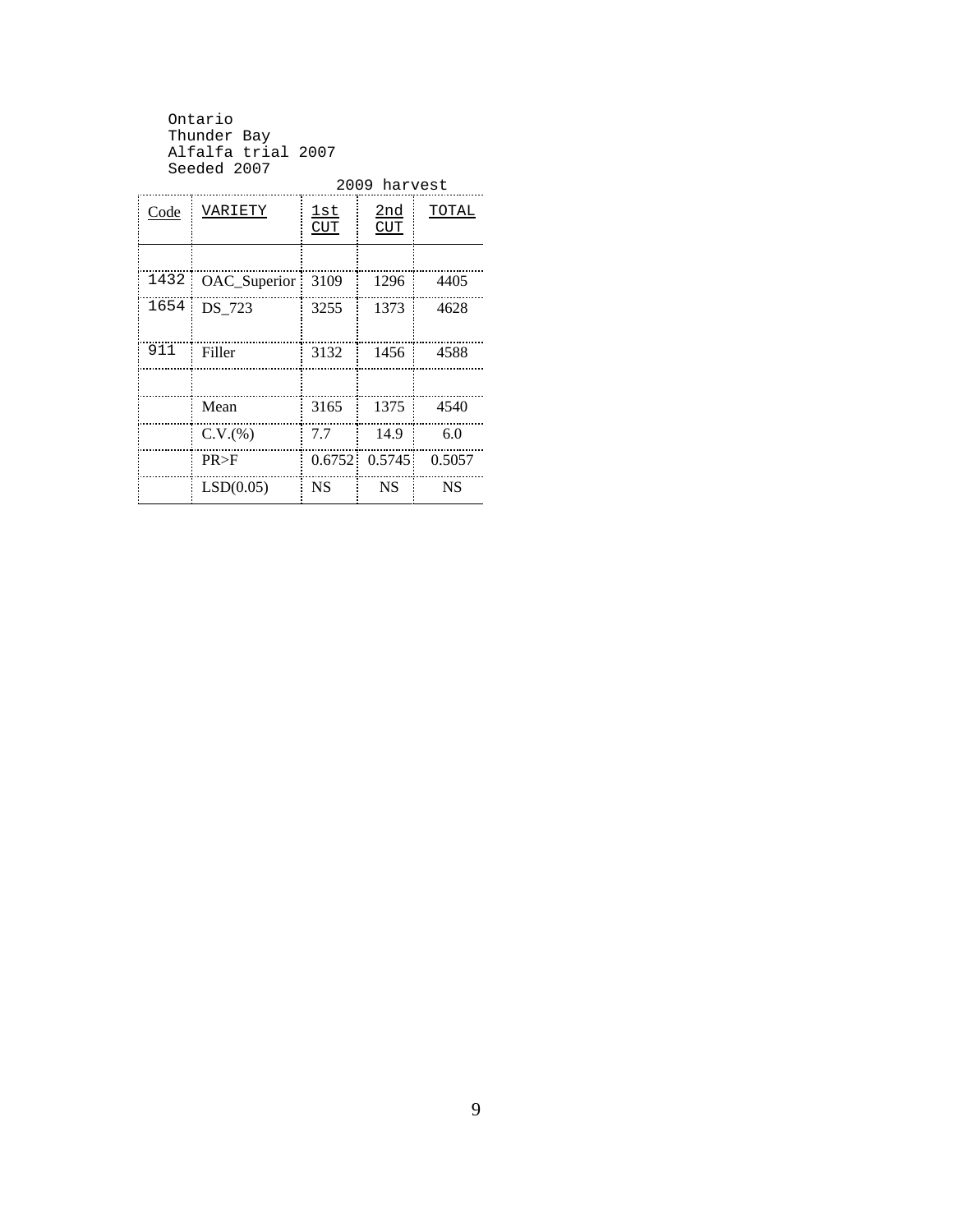ONTARIO Kemptville Alfalfa Seeded 2008

|      |                   | Cut 1                 | Cut 2         | Cut 3         | Total         |
|------|-------------------|-----------------------|---------------|---------------|---------------|
| Code |                   | Variety Yield (kg/ha) | Yield (kg/ha) | Yield (kg/ha) | Yield (kg/ha) |
| 1652 | 55V48             | 3905                  | 2583          | 1607          | 8094          |
| 1577 | <b>Starbuck</b>   | 4320                  | 2391          | 1615          | 8326          |
| 1666 | L33HD             | 3869                  | 2379          | 1461          | 7709          |
| 1665 | WL363HQ           | 4094                  | 2350          | 1540          | 7985          |
|      | 1432 OAC Superior | 3667                  | 2421          | 1417          | 7505          |
|      |                   |                       |               |               |               |
|      | Mean              | 3971                  | 2425          | 1528          | 7924          |
|      | CV                | 10.2                  | 14.1          | 8.5           | 6.3           |
|      | P > F             | 0.27                  | 0.88          | 0.19          | 0.22          |
|      | LSD               | 626.6                 | 528.3         | 200.1         | 763.3         |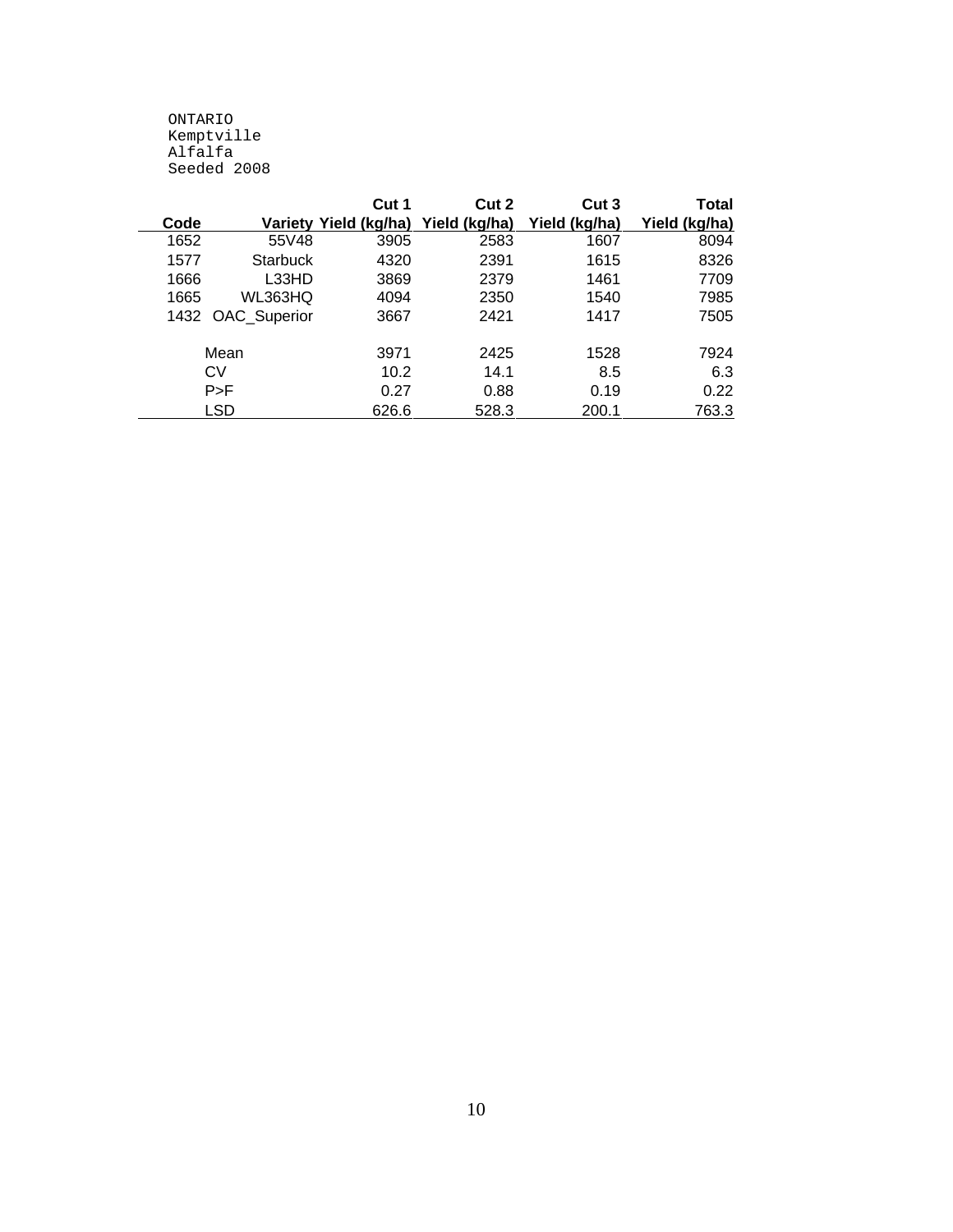ONTARIO New Liskeard Alfalfa Expt. 8001 Seeded 2008

|      |                 | 2009             | (kq/ha)          |        |
|------|-----------------|------------------|------------------|--------|
| Code | Cultivar        | Cut <sub>1</sub> | Cut <sub>2</sub> | Tot09  |
|      |                 |                  |                  |        |
| 1432 | OAC SUPERIOR    | 5493             | 4778             | 10431  |
| 1577 | <b>STARBUCK</b> | 5266             | 5064             | 9933   |
|      | 1652 55V48      | 5501             | 5074             | 10426  |
|      | 1665 WL363HO    | 5102             | 4619             | 10007  |
|      | 1666 L333HD     | 5358             | 4486             | 9943   |
|      |                 |                  |                  |        |
| 900  | Mean            | 5344             | 4804             | 10148  |
| 901  | <b>CV</b>       | 13.1             | 5.9              | 6.6    |
| 905  | <b>MCV</b>      | 16.8             | 7.5              | 8.5    |
| 902  | LSD             | 899.2            | 360.3            | 857.7  |
| 906  | LSR             | 225.5            | 61.3             | 172.0  |
| 907  | Pr > F(Trts)    | 0.9362           | 0.0756           | 0.6815 |
| 908  | R square        | 12.5             | 76.0             | 49.0   |
|      |                 |                  |                  |        |
|      |                 |                  |                  |        |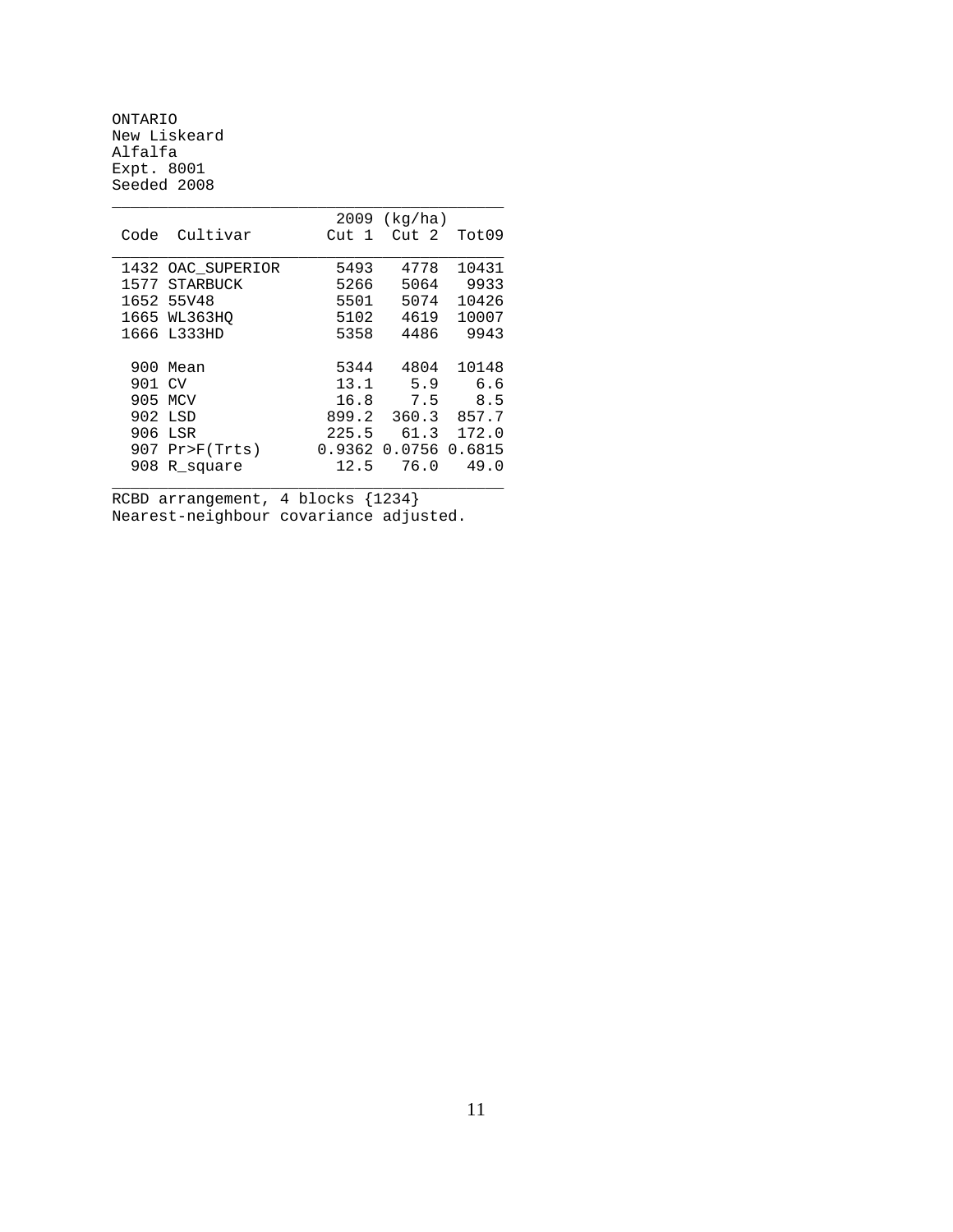ONTARIO Elora Alfalfa Registration Trial Expt. 2865 Seeded 2008

|                         | 2009   | (kq/ha)          |                  |        |
|-------------------------|--------|------------------|------------------|--------|
| Cultivar<br>Code        | Cut 1  | Cut <sub>2</sub> | Cut <sub>3</sub> | Tot09  |
| OAC_SUPERIOR<br>1432    | 5035   | 2998             | 1843             | 9944   |
| 1577<br><b>STARBUCK</b> | 5163   | 2872             | 1973             | 9954   |
| 1652 55V48              | 5124   | 2815             | 1772             | 9799   |
| 1665 WL363HO            | 4535   | 2879             | 1938             | 9278   |
| 1666 L333HD             | 4970   | 2552             | 1549             | 9044   |
|                         |        |                  |                  |        |
| 900<br>Mean             | 4965   | 2823             | 1815             | 9604   |
| 901<br>CV               | 2.0    | 4.7              | 7.6              | 3.0    |
| 905 MCV                 | 3.3    | 7.4              | 12.0             | 4.8    |
| 902 LSD                 | 161.4  | 209.7            | 218.0            | 458.0  |
| 906<br>LSR              | 25.7   | 47.0             | 51.4             | 50.3   |
| $907$ Pr>F(Trts)        | 0.0029 | 0.0640           | 0.0800           | 0.0306 |
| 908<br>R square         | 95.6   | 89.6             | 93.9             | 94.9   |
|                         |        |                  |                  |        |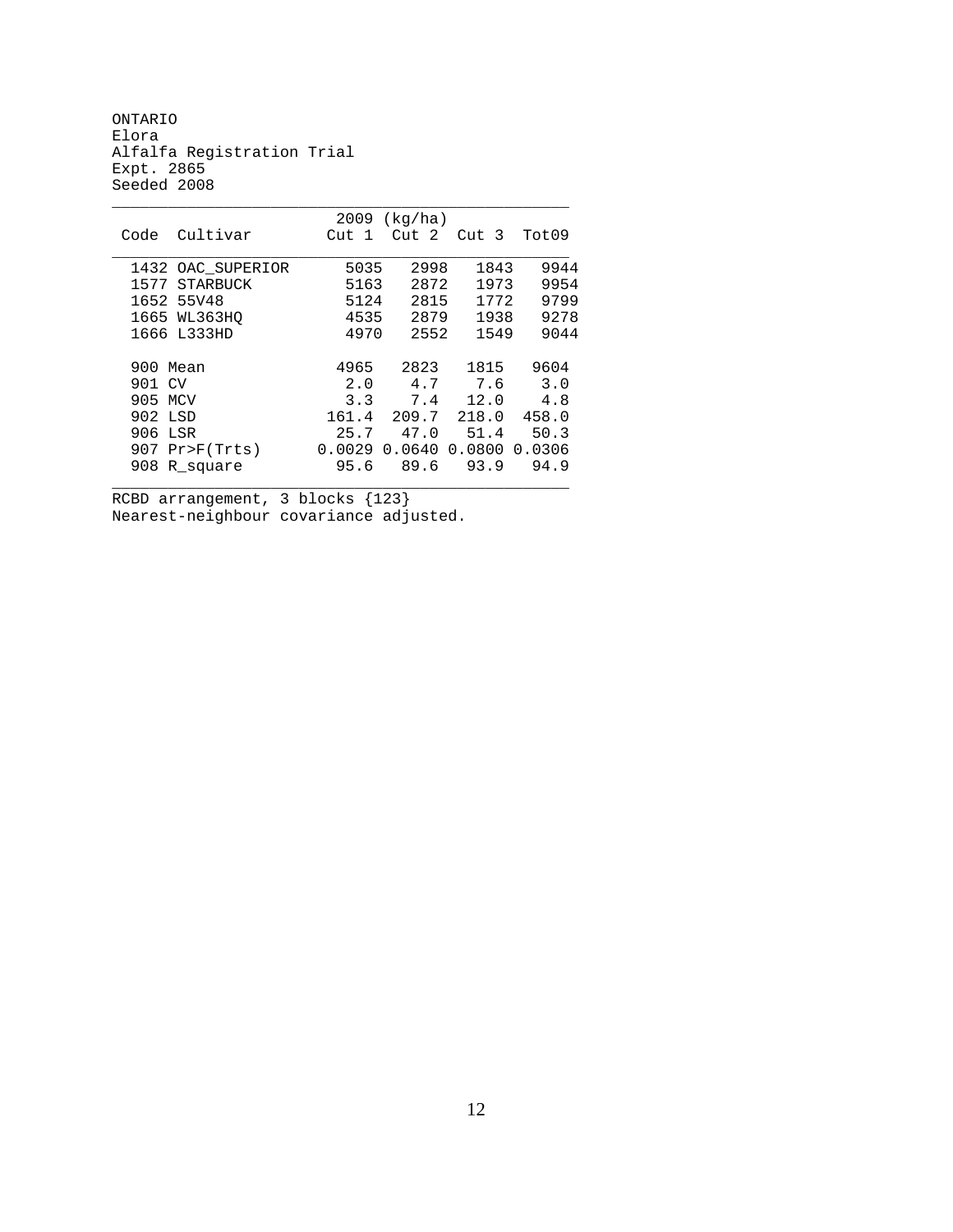ONTARIO, New Liskeard, Alfalfa, Expt. 2829 Seeded 2005, Partially balanced lattice, 2 repl & 2 repet.

|       |                     | Yield (kg/ha) |       |       |  |  |
|-------|---------------------|---------------|-------|-------|--|--|
| Entry |                     | Cut 1         | Cut 2 | Total |  |  |
| 1073  | <b>SURPASS</b>      | 4666          | 3002  | 7664  |  |  |
| 1294  | <b>DOMINION</b>     | 4609          | 2990  | 7609  |  |  |
| 1325  | MAGNUM_IV           | 4613          | 3152  | 7772  |  |  |
| 1388  | GOLD_PLUS_MF        | 4479          | 2881  | 7364  |  |  |
| 1392  | AMERIGRAZE40        | 4202          | 2881  | 7084  |  |  |
| 1402  | <b>GRAZEMASTER</b>  | 4649          | 2732  | 7386  |  |  |
| 1409  | AFFINITY+Z          | 4440          | 2904  | 7341  |  |  |
| 1410  | <b>STALLION</b>     | 5262          | 3160  | 8416  |  |  |
| 1411  | <b>JOLT</b>         | 4741          | 2925  | 7672  |  |  |
| 1416  | <b>RENAISSANCE</b>  | 5071          | 3038  | 8113  |  |  |
| 1419  | 54V54               | 4887          | 3029  | 7917  |  |  |
| 1432  | OAC_SUPERIOR        | 4947          | 3039  | 7984  |  |  |
| 1448  | PICKSD8925MF        | 4434          | 2948  | 7384  |  |  |
| 1462  | <b>RHINO</b>        | 4561          | 2722  | 7277  |  |  |
| 1471  | <b>ENHANCER</b>     | 3999          | 2481  | 6465  |  |  |
| 1474  | <b>GENEVA</b>       | 4487          | 2556  | 7040  |  |  |
| 1479  | <b>MARQUIS</b>      | 4135          | 2436  | 6566  |  |  |
| 1481  | APPROVED            | 4614          | 2650  | 7257  |  |  |
| 1482  | <b>WINTERGOLD</b>   | 4347          | 2622  | 6958  |  |  |
| 1486  | <b>AC BRADOR</b>    | 4467          | 2608  | 7069  |  |  |
| 1498  | 134                 | 4406          | 2800  | 7191  |  |  |
| 1504  | PICKSD2065MF        | 4510          | 2898  | 7406  |  |  |
| 1512  | <b>WL_327</b>       | 4710          | 2964  | 7685  |  |  |
| 1521  | MAGNUM_3801         | 4942          | 3115  | 8066  |  |  |
| 1524  | <b>HYBRID-FORCE</b> | 4887          | 3019  | 7912  |  |  |
| 1525  | FORECAST_100        | 5134          | 3175  | 8311  |  |  |
| 1527  | <b>MACON</b>        | 4968          | 3539  | 8514  |  |  |
| 1535  | <b>RELIANCE</b>     | 5560          | 3838  | 9396  |  |  |
| 1537  | <b>VALIANT</b>      | 5659          | 3888  | 9544  |  |  |
| 1541  | MULTIPLIER_3        | 6009          | 3770  | 9787  |  |  |
| 1577  | <b>STARBUCK</b>     | 5498          | 3514  | 9018  |  |  |
| 1579  | <b>ASCEND</b>       | 5374          | 3281  | 8659  |  |  |
| 1580  | <b>STEAK</b>        | 4830          | 3437  | 8267  |  |  |
| 1582  | 54V46               | 5356          | 3171  | 8532  |  |  |
| 1584  | 54H91               | 4829          | 3511  | 8332  |  |  |
| 1586  | CK2000              | 5384          | 3547  | 8928  |  |  |
| 1599  | WL319HQ             | 5079          | 3645  | 8728  |  |  |
| 1600  | 42                  | 5884          | 3738  | 9625  |  |  |
| 1601  | FSG300LH            | 5740          | 3787  | 9527  |  |  |
| 1607  | <b>GENOA</b>        | 5383          | 3710  | 9090  |  |  |
| 1609  | GH700               | 5989          | 3444  | 9434  |  |  |
| 1610  | SA034               | 4929          | 3364  | 8286  |  |  |
| 1613  | 53V52               | 4206          | 2821  | 7021  |  |  |
| 1615  | <b>STEALTHSF</b>    | 4229          | 2770  | 7005  |  |  |
| 1624  | QS05009             | 3861          | 2670  | 6533  |  |  |
| 1633  | GUARDSMAN_II        | 4810          | 3204  | 8013  |  |  |
| 1635  | SA_220              | 3972          | 2822  | 6796  |  |  |
| 1636  | CW75046             | 4470          | 3135  | 7610  |  |  |
| 911   | filler              | 5256          | 3683  | 8933  |  |  |
| 900   | Mean                | 4846          | 3123  | 7969  |  |  |
| 901   | $CV(\% )$           | 11.0          | 9.4   | 9.4   |  |  |
| 902   | LSD (5%)            | 650           | 365   | 922   |  |  |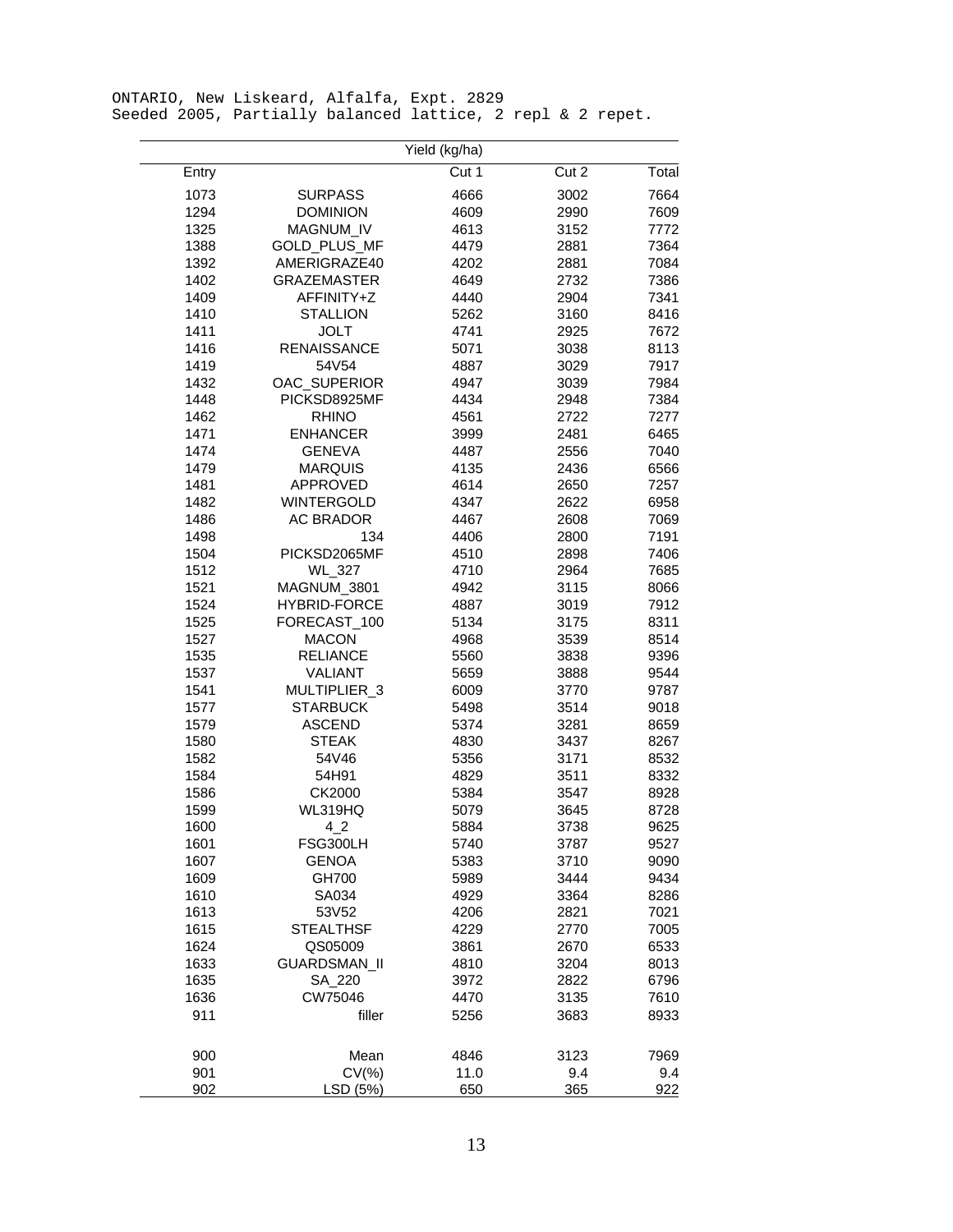ONTARIO New Liskeard White Clover Expt. 8005 Seeded 2008

|        |                  | 2009             | (kq/ha) |        |
|--------|------------------|------------------|---------|--------|
| Code   | Cultivar         | Cut <sub>1</sub> | Cut 2   | Tot09  |
|        | 8014 ALICE       | 7342             | 3772    | 11102  |
|        | 8028 REGAL GRAZE | 7206             | 3071    | 10294  |
|        | 8029 CW204       | 6583             | 3603    | 10165  |
|        | 8030 IVORY 2     | 6506             | 3045    | 9568   |
|        | 900 Mean         | 6909             | 3373    | 10282  |
| 901 CV |                  | 2.2              | 7.2     | 3.1    |
|        | 905 MCV          | 3.0              | 9.6     | 4.1    |
|        | 902 LSD          | 204.8            | 325.5   | 420.7  |
|        | 906 LSR          | 24.5             | 44.8    | 27.4   |
|        | 907 Pr>F(Trts)   | 0.0004           | 0.0101  | 0.0028 |
| 908    | R square         | 97.0             | 95.8    | 96.8   |
|        |                  |                  |         |        |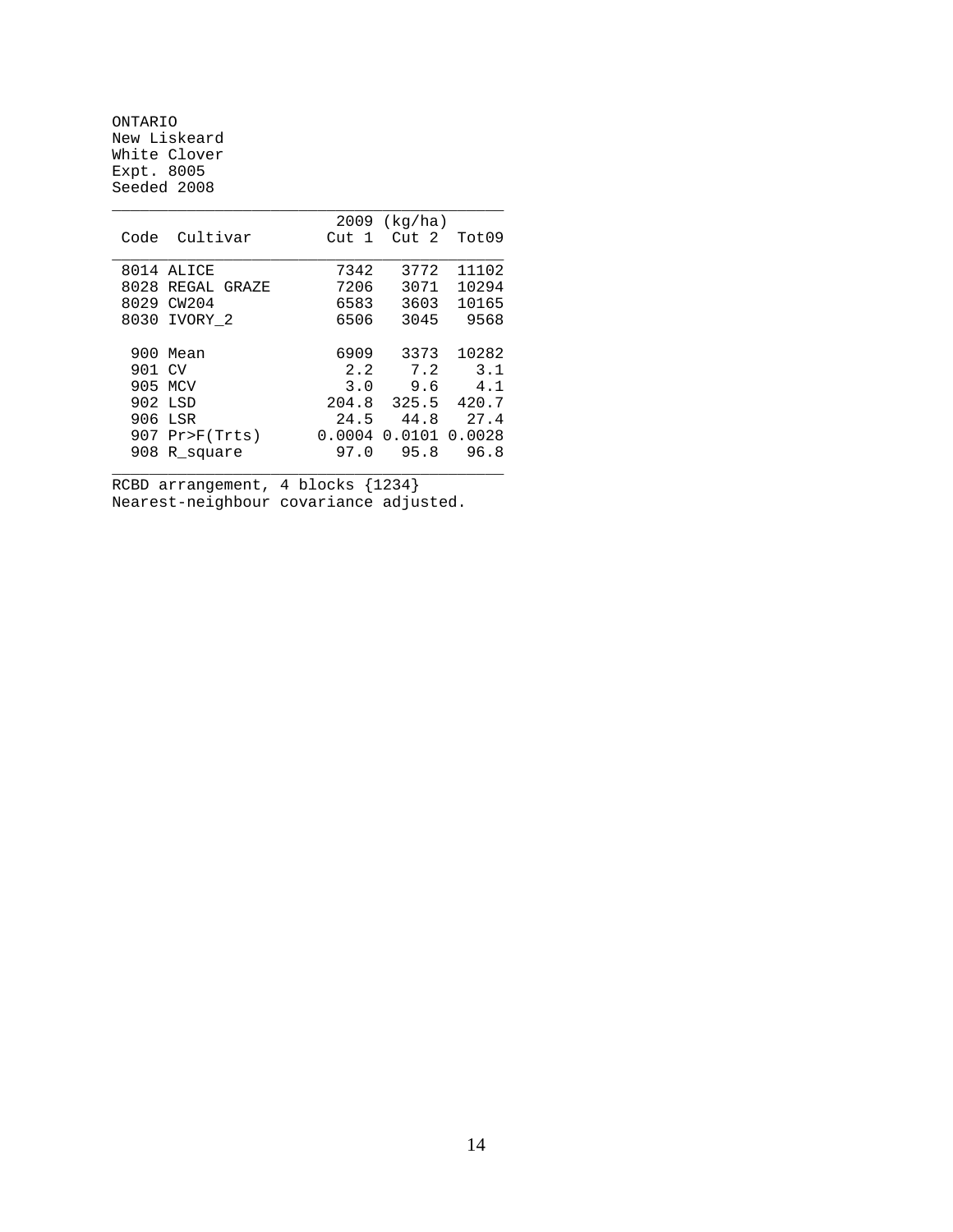ONTARIO New Liskeard Brome Grass Expt. 7006 Seeded 2007

|        |                  | 2009   | (kq/ha) |        |               |              |
|--------|------------------|--------|---------|--------|---------------|--------------|
| Code   | Cultivar         | Cut 1  | Cut 2   | Tot09  |               | Tot08 2yrTot |
|        |                  |        |         |        |               |              |
| 2039   | <b>BRAVO</b>     | 5145   | 1004    | 6149   | 13222         | 19371        |
| 2060   | PEAK             | 4999   | 936     | 5935   | 14073         | 20008        |
| 2066   | BIG FOOT         | 4865   | 1750    | 6614   | 11322         | 17937        |
|        |                  |        |         |        |               |              |
|        | 900 Mean         | 5003   | 1230    | 6233   | 12872         | 19105        |
| 901 CV |                  | 8.5    | 14.0    | 7.4    | 8.5           | 6.8          |
|        | 905 MCV          | 11.7   | 19.3    | 10.1   | 11.6          | 9.3          |
|        | 902 LSD          | 585.0  | 237.1   | 631.9  | 1497.6 1777.8 |              |
|        | 906 LSR          | 208.9  | 29.2    | 93.0   | 54.4          | 85.8         |
|        | $907$ Pr>F(Trts) | 0.6703 | 0.0013  | 0.1829 | 0.0302        | 0.1461       |
|        | 908 R square     | 71.5   | 91.1    | 75.4   | 71.5          | 52.7         |
|        |                  |        |         |        |               |              |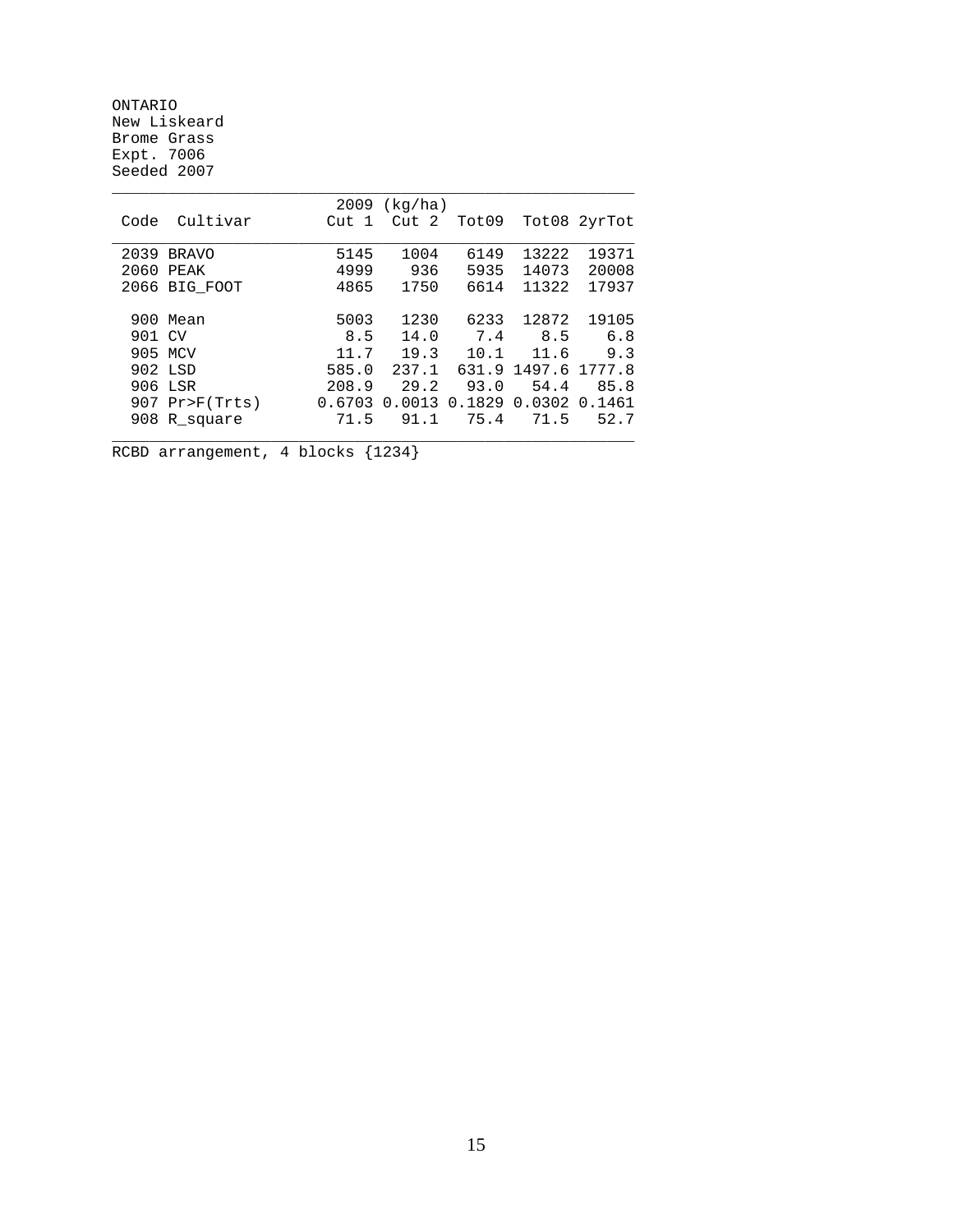Ontario Thunder Bay Brome Grass 2007 Seeded 2007

|      |              | $2009$ (kg/ha) |         |        |
|------|--------------|----------------|---------|--------|
| Code | VARIETY      | 1st CUT        | 2nd CUT | TOTAL  |
|      |              |                |         |        |
| 2039 | Bravo        | 4452           | 1075    | 5527   |
| 2060 | Peak         | 4442           | 1083    | 5525   |
| 2066 | Big Foot     | 4453           | 1204    | 5656   |
|      |              |                |         |        |
|      | Mean         | 4449           | 1120    | 5569   |
|      | $C.V.$ $(%)$ | 11.1           | 18.7    | 11.4   |
|      | PR > F       | 0.9994         | 0.6429  | 0.9461 |
|      | LSD(0.05)    | ΝS             | ΝS      | ΝS     |
|      |              |                |         |        |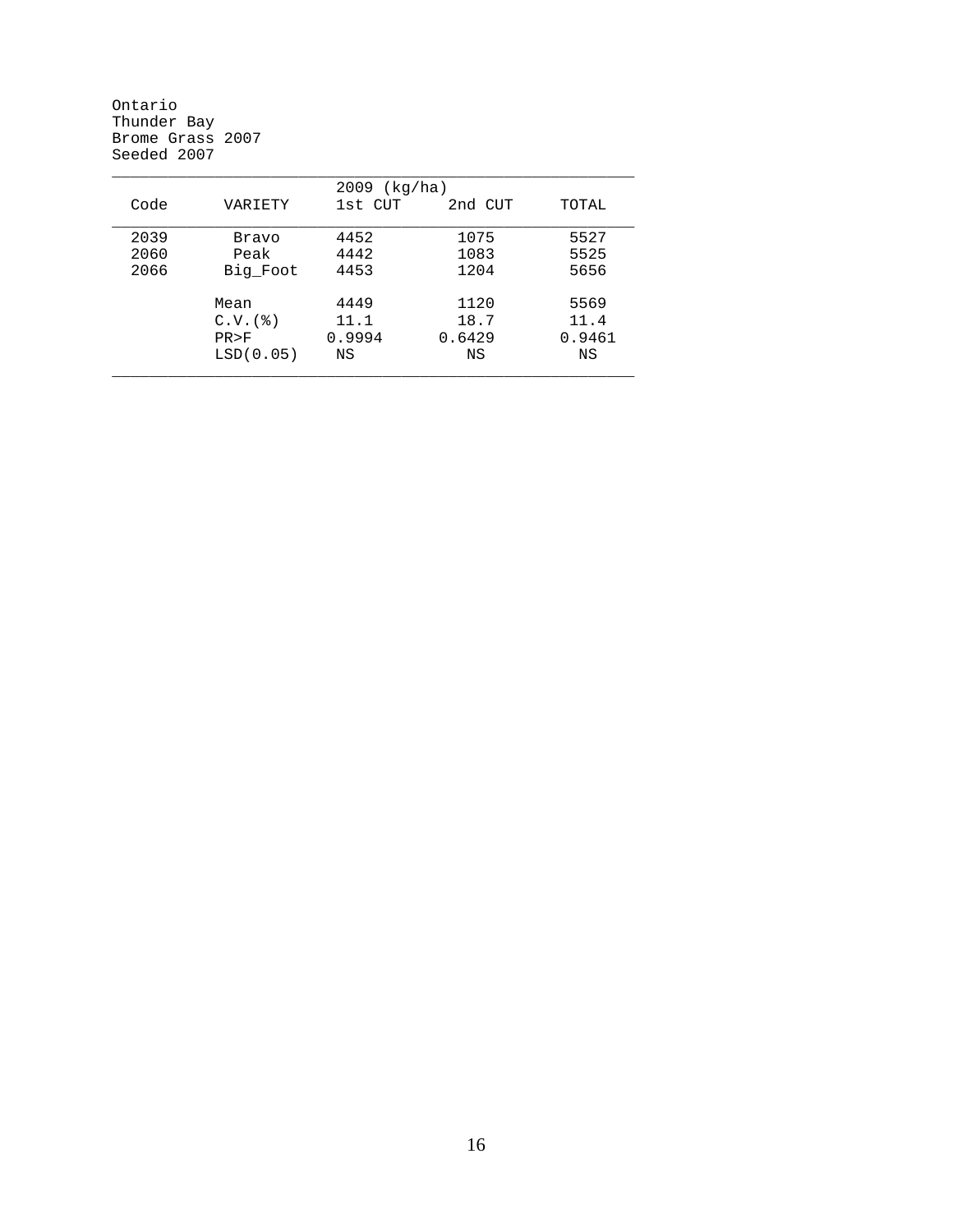### **Bromegrass seeded 2008 (reseeding of 2007) Kemptville Campus site**

|      |              | Cut 1   | Cut <sub>2</sub> | Cut <sub>3</sub> | Total   |
|------|--------------|---------|------------------|------------------|---------|
|      | Code Variety | Yield   | Yield            | Yield            | Yield   |
|      |              | (kg/ha) | (kg/ha)          | (kg/ha)          | (kg/ha) |
| 2039 | Bravo        | 4415    | 2191             | 832              | 7438    |
| 2060 | Peak         | 4981    | 1976             | 779              | 7736    |
| 2066 | Big Foot     | 4569    | 1997             | 911              | 7477    |
|      |              |         |                  |                  |         |
|      | Mean         | 4655    | 2055             | 841              | 7550    |
|      | CV           | 9.2     | 14.0             | 8.0              | 7.9     |
|      | P>F          | 0.24    | 0.54             | 0.08             | 0.75    |
|      | LSD          | 744.3   | 498.7            | 115.9            | 1031.5  |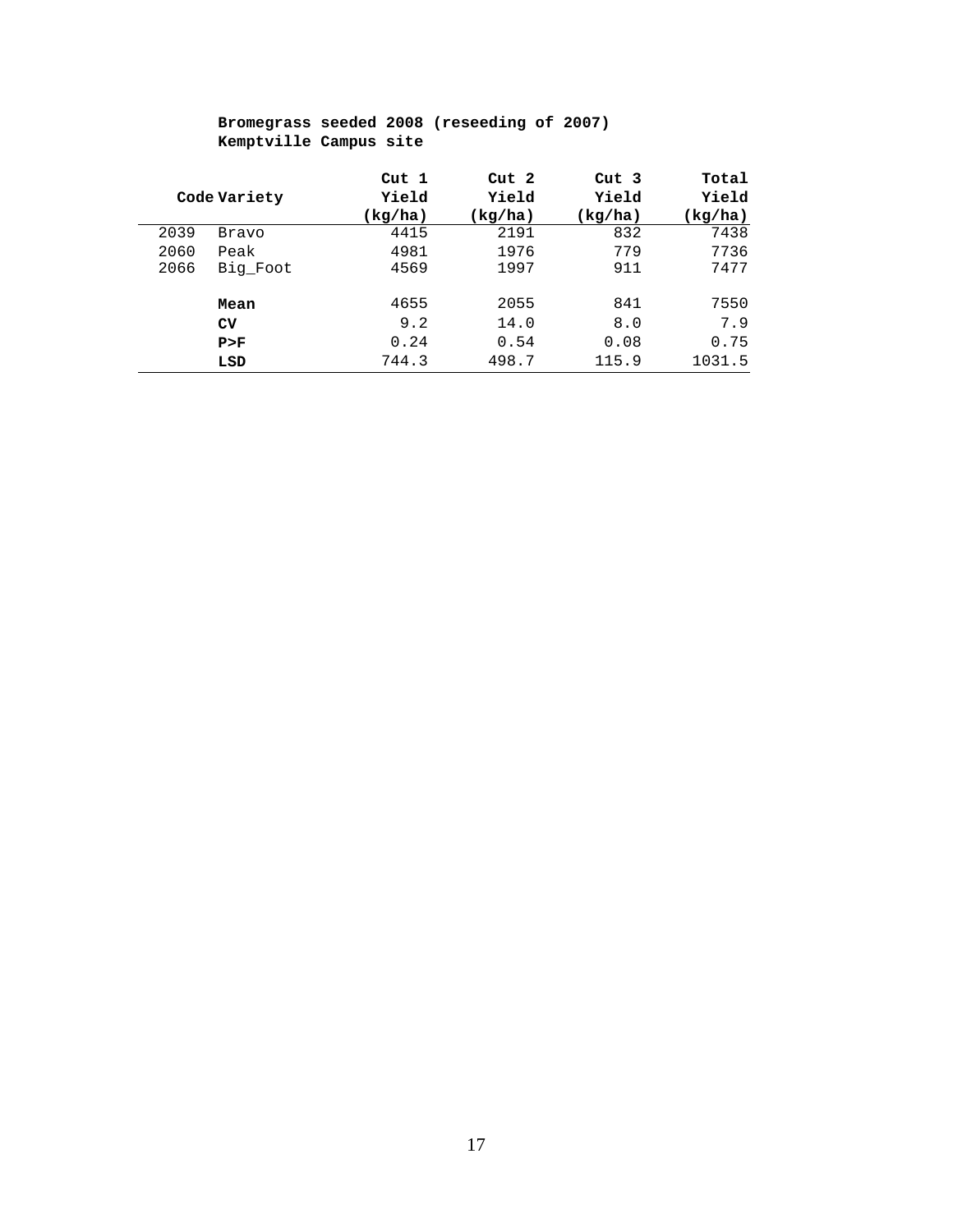ONTARIO New Liskeard Orchard Grass Registration Expt. 6002 Seeded 2006

|        |                  | 2009   | (kq/ha) |        |        |        |              |
|--------|------------------|--------|---------|--------|--------|--------|--------------|
| Code   | Cultivar         | Cut 1  | Cut 2   | Tot09  | Tot08  |        | Tot07 3yrTot |
|        |                  |        |         |        |        |        |              |
| 3078   | AC SPLENDOR      | 4368   | 1218    | 5586   | 9658   | 7688   | 22932        |
| 3079   | OKAY             | 4611   | 1472    | 6082   | 9789   | 8133   | 24004        |
| 3086   | <b>HAYMATE</b>   | 3812   | 1662    | 5474   | 9215   | 8888   | 23578        |
| 3096   | OG9401           | 4517   | 1532    | 6049   | 10309  | 8180   | 24538        |
| 3111   | OG0001           | 4352   | 1518    | 5869   | 8863   | 9088   | 23821        |
|        | 3110 OG01        | 4493   | 1488    | 5981   | 9143   | 8814   | 23938        |
|        |                  |        |         |        |        |        |              |
|        | 900 Mean         | 4359   | 1482    | 5840   | 9496   | 8465   | 23802        |
| 901 CV |                  | 6.9    | 8.6     | 6.5    | 7.3    | 7.8    | 4.3          |
|        | 905 MCV          | 8.5    | 10.7    | 8.1    | 9.0    | 9.7    | 5.3          |
|        | 902 LSD          | 372.4  | 158.1   | 473.9  | 855.8  | 819.5  | 1270.3       |
|        | 906 LSR          | 46.6   | 35.6    | 77.9   | 59.2   | 58.5   | 79.1         |
|        | $907$ Pr>F(Trts) | 0.0246 | 0.0059  | 0.1815 | 0.0954 | 0.0607 | 0.4141       |
|        | 908 R_square     | 75.2   | 76.1    | 56.3   | 58.8   | 58.4   | 55.9         |
|        |                  |        |         |        |        |        |              |

\_\_\_\_\_\_\_\_\_\_\_\_\_\_\_\_\_\_\_\_\_\_\_\_\_\_\_\_\_\_\_\_\_\_\_\_\_\_\_\_\_\_\_\_\_\_\_\_\_\_\_\_\_\_\_\_\_\_\_\_\_\_\_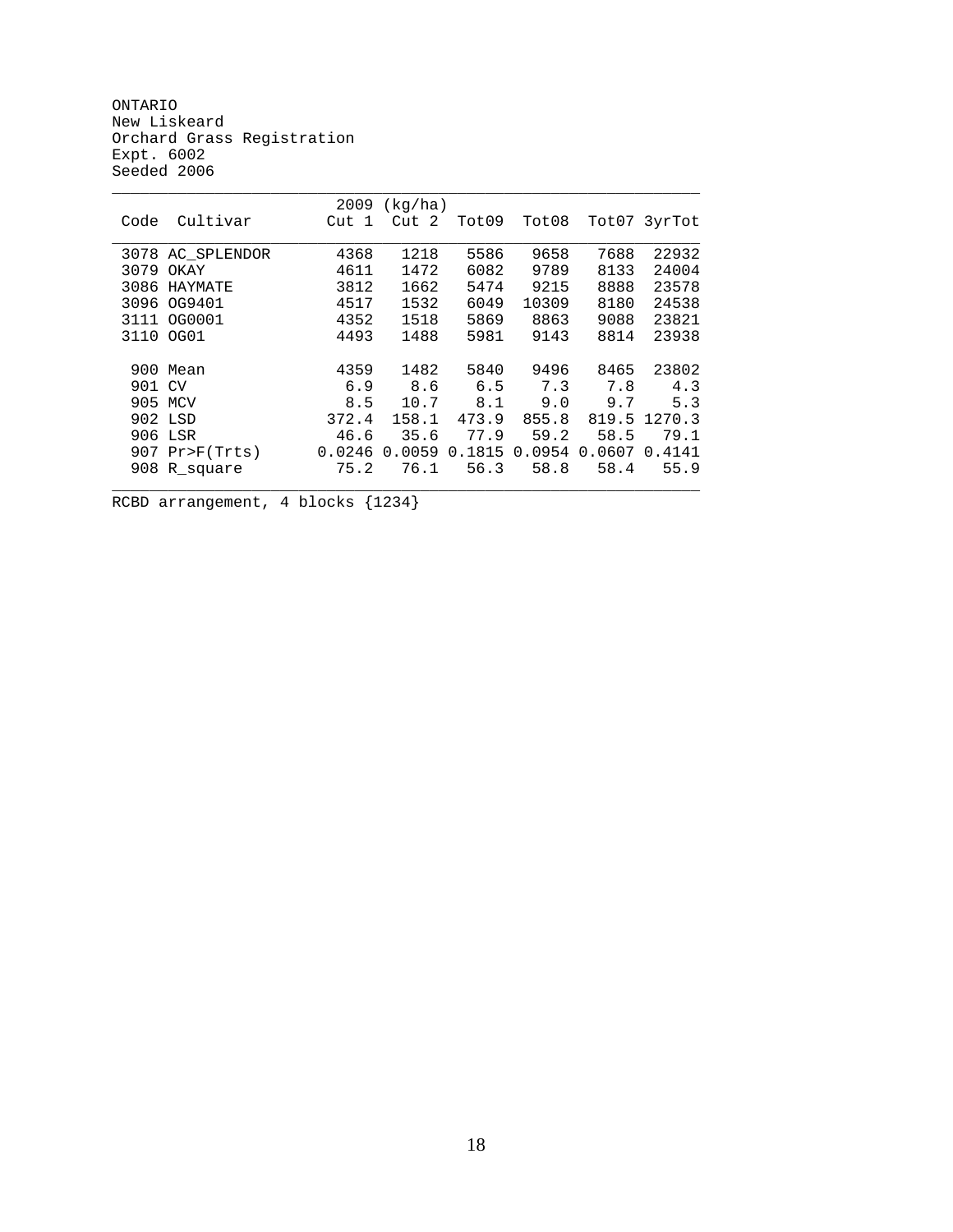ONTARIO New Liskeard Orchard Grass Expt. 7004 Seeded 2007

|          |                  | 2009   | (kq/ha) |        |        |              |
|----------|------------------|--------|---------|--------|--------|--------------|
| Code     | Cultivar         | Cut 1  | Cut 2   | Tot09  |        | Tot08 2yrTot |
|          |                  |        |         |        |        |              |
| 3003 KAY |                  | 5298   | 2358    | 7656   | 11852  | 19508        |
| 3079     | OKAY             | 5483   | 2347    | 7831   | 12892  | 20722        |
| 3086     | HAYMATE          | 4677   | 2723    | 7400   | 12799  | 20199        |
|          | 3112 OS23        | 4459   | 2788    | 7247   | 12742  | 19989        |
|          |                  |        |         |        |        |              |
|          | 900 Mean         | 4979   | 2554    | 7533   | 12571  | 20105        |
| 901 CV   |                  | 10.2   | 8.7     | 8.0    | 7.7    | 5.5          |
|          | 905 MCV          | 13.2   | 11.2    | 10.4   | 10.0   | 7.1          |
|          | 902 LSD          | 658.9  | 287.0   | 784.7  | 1259.6 | 1433.7       |
|          | 906 LSR          | 64.3   | 65.1    | 134.4  | 121.2  | 118.1        |
|          | $907$ Pr>F(Trts) | 0.0551 | 0.0349  | 0.5571 | 0.4420 | 0.5130       |
| 908      | R square         | 58.8   | 65.6    | 24.0   | 66.0   | 65.0         |
|          |                  |        |         |        |        |              |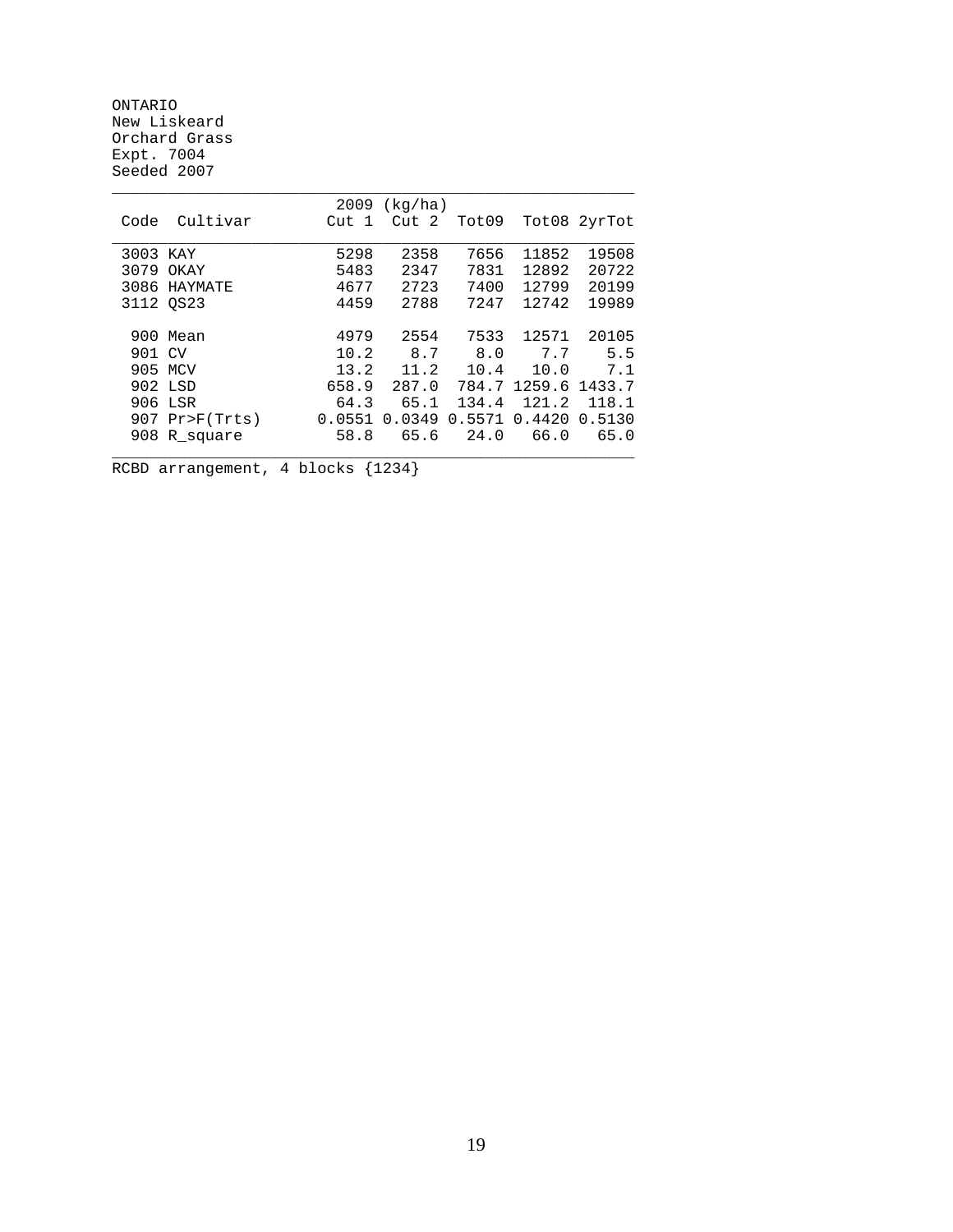ONTARIO Elora Orchardgrass Test -ofcc & Expt. 2863 Seeded 2007

|         |                  | 2009   | (kq/ha)              |      |             |
|---------|------------------|--------|----------------------|------|-------------|
| Code    | Cultivar         | Cut 1  | Cut 2                |      | Cut 3 Tot09 |
| 211     |                  | 5083   | 1264                 | 1109 | 7457        |
| 221     |                  | 5526   | 1563                 | 1184 | 8273        |
| 231     |                  | 4272   | 1293                 | 1181 | 6745        |
| 241     |                  | 3659   | 1298                 | 1067 | 6025        |
| 251     |                  | 3327   | 1074                 | 905  | 5305        |
| 261     |                  | 3799   | 1161                 | 1071 | 6031        |
|         | 3079 OKAY        | 5385   | 1097                 | 994  | 7477        |
|         | 3096 DIVIDEND_VL | 4361   | 1133                 | 882  | 6376        |
|         | 3110 OG01        | 5063   | 1095                 | 961  | 7119        |
|         | 3112 OS23        | 3977   | 1212                 | 1384 | 6573        |
|         | 3113 PROFIT      | 5460   | 1073                 | 1109 | 7642        |
|         | 900 Mean         | 4537   | 1206                 | 1077 | 6820        |
| 901 CV  |                  | 8.5    | 11.3                 |      | $16.3$ 8.1  |
| 905 MCV |                  | 10.2   | 13.6                 | 19.6 | 9.7         |
| 902 LSD |                  |        | 462.5 164.1 211.1    |      | 660.7       |
| 906 LSR |                  |        | 21.0 33.5            | 42.1 | 22.3        |
|         | $907$ Pr>F(Trts) | 0.0000 | 0.0006 0.0183 0.0000 |      |             |
|         | 908 R_square     | 86.4   | 75.6                 | 52.5 | 81.3        |
|         |                  |        |                      |      |             |

\_\_\_\_\_\_\_\_\_\_\_\_\_\_\_\_\_\_\_\_\_\_\_\_\_\_\_\_\_\_\_\_\_\_\_\_\_\_\_\_\_\_\_\_\_\_\_\_\_

RCBD arrangement, 4 blocks {1234}

ONTARIO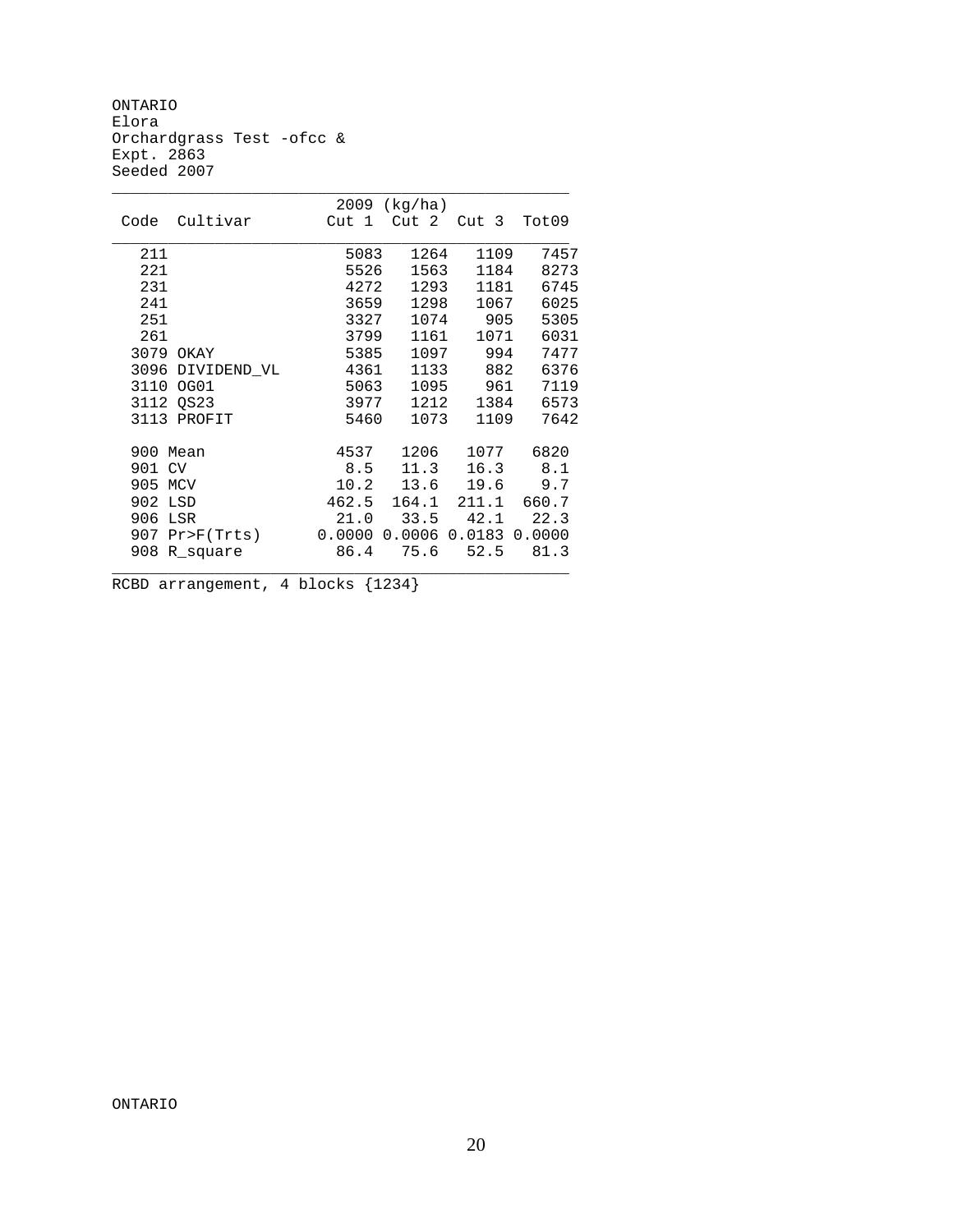New Liskeard Orchard Grass Expt. 8003 Seeded 2008

|      |                | 2009   | (kq/ha)          |        |
|------|----------------|--------|------------------|--------|
| Code | Cultivar       | Cut 1  | Cut <sub>2</sub> | Tot09  |
|      |                |        |                  |        |
| 3079 | OKAY           | 7038   | 3098             | 10136  |
| 3086 | HAYMATE        | 5286   | 3237             | 8522   |
| 3114 | OG06           | 6653   | 2984             | 9637   |
| 3115 | $ORG-08-02$    | 7126   | 2682             | 9808   |
| 3117 | HAYMASTER      | 5546   | 3136             | 8682   |
|      |                |        |                  |        |
| 900  | Mean           | 6330   | 3027             | 9357   |
| 901  | CV <sub></sub> | 8.3    | 8.7              | 6.1    |
| 905  | MCV            | 10.5   | 11.0             | 7.7    |
| 902  | LSD            | 663.4  | 332.7            | 722.0  |
| 906  | LSR            | 36.1   | 60.0             | 44.7   |
| 907  | Pr > F(Trts)   | 0.0007 | 0.0888           | 0.0062 |
| 908  | R square       | 78.9   | 61.5             | 73.2   |
|      |                |        |                  |        |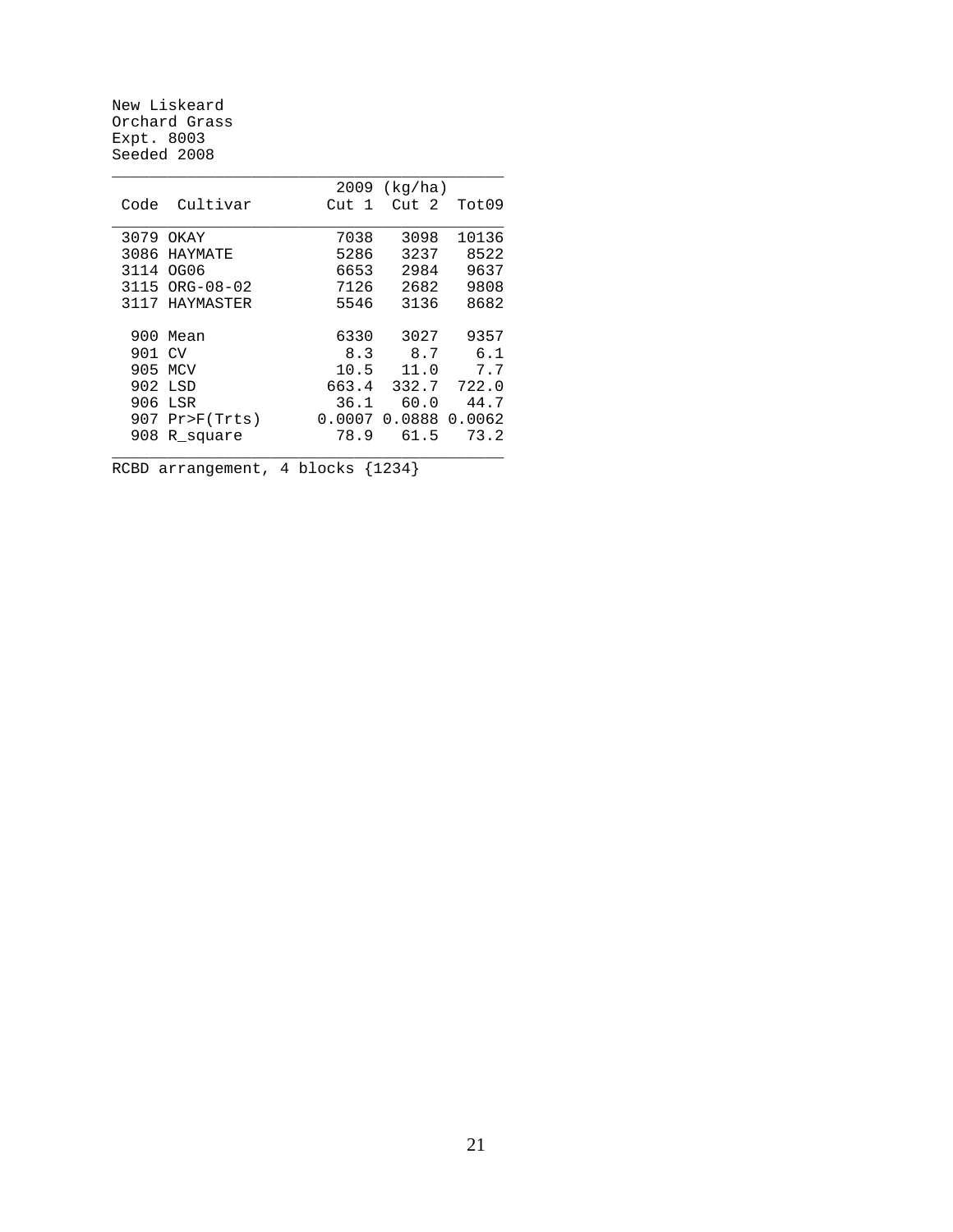### **Orchardgrass seeded 2008 Kemptville Campus site**

|      |             | Cut 1   | Cut 2   | Cut <sub>3</sub> | Total   |
|------|-------------|---------|---------|------------------|---------|
|      | Variety     | Yield   | Yield   | Yield            | Yield   |
|      |             | (kq/ha) | (kg/ha) | (kq/ha)          | (kg/ha) |
| 3115 | $ORG-08-02$ | 3268    | 1702    | 1112             | 6083    |
| 3113 | Profit      | 2501    | 2019    | 820              | 5340    |
| 3079 | Okay        | 3435    | 1716    | 1308             | 6458    |
| 3114 | OG06        | 3854    | 2027    | 948              | 6830    |
|      |             |         |         |                  |         |
|      | Mean        | 3265    | 1866    | 1047             | 6178    |
|      | <b>CV</b>   | 12.7    | 8.9     | 12.6             | 7.0     |
|      | P>F         | 0.01    | 0.03    | 0.00             | 0.00    |
|      | LSD         | 662.9   | 264.3   | 211.3            | 687.1   |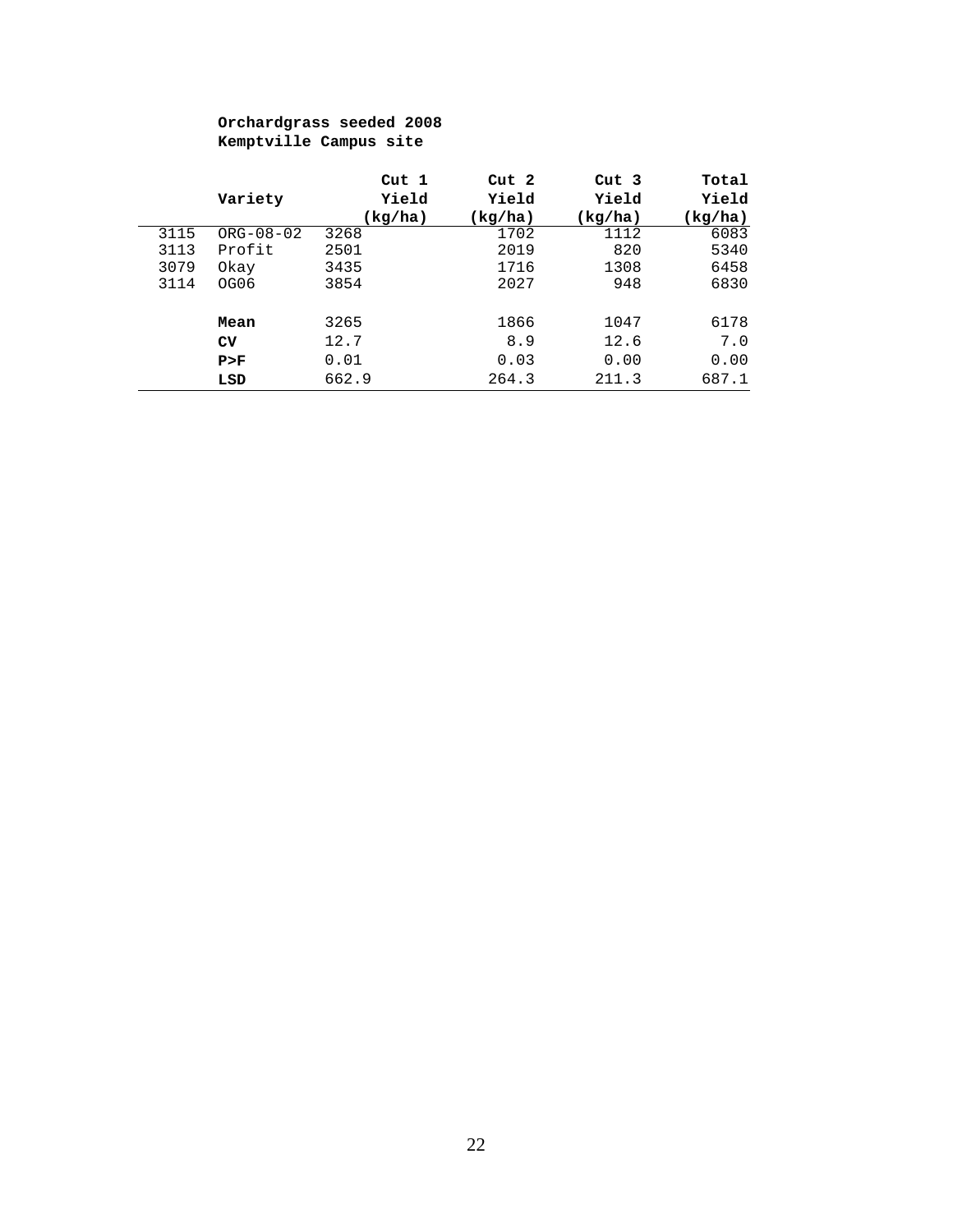ONTARIO Elora Late Orchardgrass Expt. 2866 Seeded 2008

| 2009<br>(kq/ha)<br>Cultivar<br>Code<br>Cut 2<br>Cut <sub>3</sub><br>Tot09<br>Cut 1<br>8898<br>1817<br>3079<br>5904<br>1177<br>OKAY<br>6518<br>2496<br>1386<br>10400<br>3113<br>PROFIT<br>6942<br>2282<br>10498<br>OG06<br>1273<br>3114<br>8994<br>6367<br>1676<br>952<br>ORG-08-02<br>3115<br>9688<br>5995<br>2301<br>1392<br>3117<br>HAYMASTER |
|-------------------------------------------------------------------------------------------------------------------------------------------------------------------------------------------------------------------------------------------------------------------------------------------------------------------------------------------------|
|                                                                                                                                                                                                                                                                                                                                                 |
|                                                                                                                                                                                                                                                                                                                                                 |
|                                                                                                                                                                                                                                                                                                                                                 |
|                                                                                                                                                                                                                                                                                                                                                 |
|                                                                                                                                                                                                                                                                                                                                                 |
|                                                                                                                                                                                                                                                                                                                                                 |
|                                                                                                                                                                                                                                                                                                                                                 |
| 1236<br>9696<br>6345<br>2115<br>900<br>Mean                                                                                                                                                                                                                                                                                                     |
| 15.6<br>901 CV<br>6.7<br>6.3<br>11.3                                                                                                                                                                                                                                                                                                            |
| 19.6<br>8.5<br>8.0<br>14.3<br>905<br>MCV                                                                                                                                                                                                                                                                                                        |
| 1246.3<br>179.3<br>98.9<br>1385.4<br>902<br>LSD                                                                                                                                                                                                                                                                                                 |
| 120.1<br>21.9<br>86.6<br>906<br>22.4<br>LSR                                                                                                                                                                                                                                                                                                     |
| 0.5968<br>0.0000<br>907<br>$Pr$ $F(Trts)$<br>0.0000<br>0.1791                                                                                                                                                                                                                                                                                   |
| 61.1<br>91.3<br>90.2<br>69.7<br>908<br>R square                                                                                                                                                                                                                                                                                                 |

RCBD arrangement, 4 blocks {1234}

23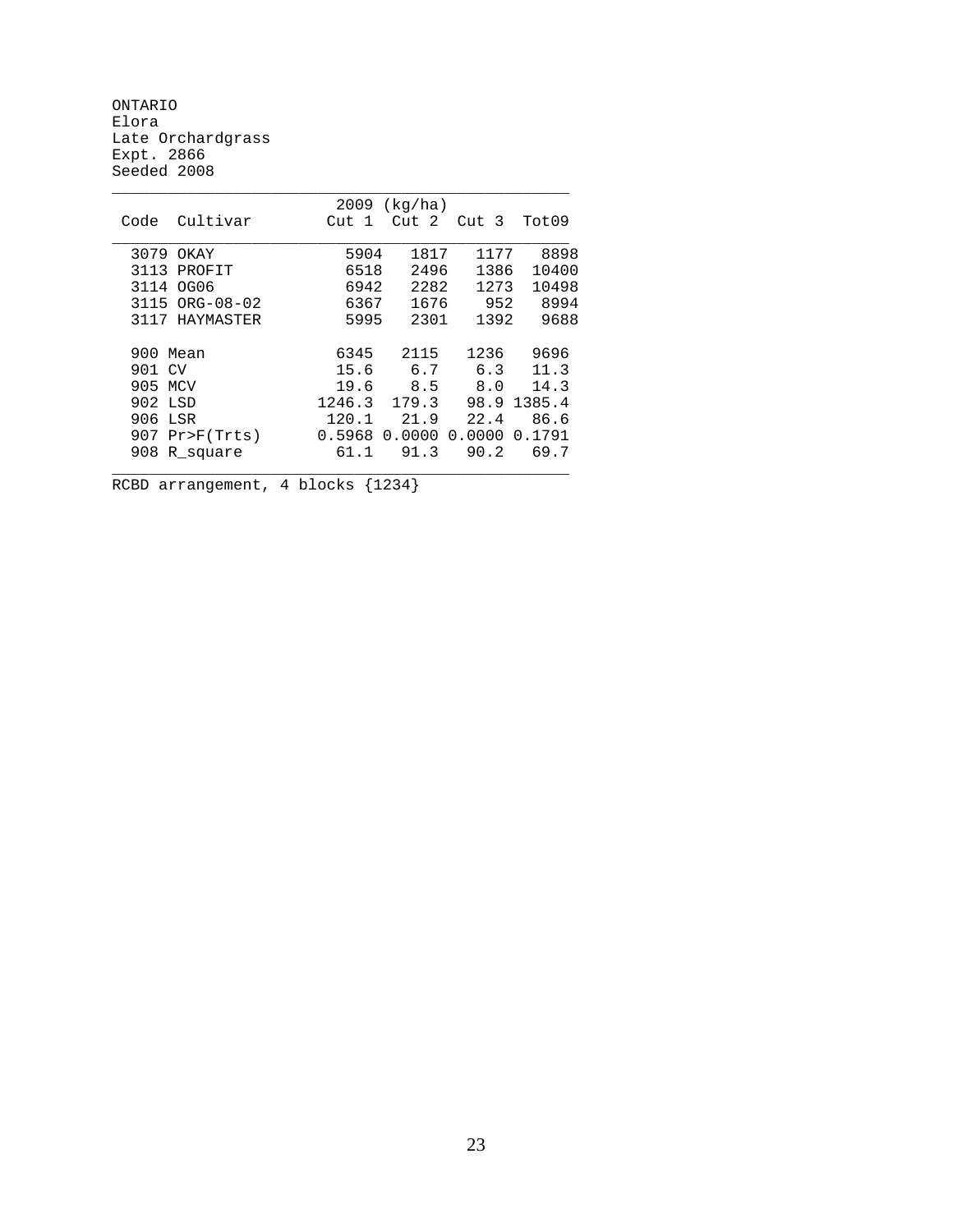ONTARIO New Liskeard Tall Fescue 2004 Expt. 4004 Seeded 2004

|        |                  | 2009   | (kq/ha)               |           |                  |            |                         |            |                   |
|--------|------------------|--------|-----------------------|-----------|------------------|------------|-------------------------|------------|-------------------|
| Code   | Cultivar         | Cut 1  | $\overline{2}$<br>Cut | Tot09     | Tot08            | Tot07      | Tot06                   |            | Tot05 5yrTot      |
| 5032   | EXCELLA          | 1357   | 2605                  | 3962      | 6335             | 6467       | 10038                   | 5669       | 32471             |
|        |                  |        |                       |           |                  |            |                         |            |                   |
| 5523   | COURTENAY        | 3145   | 2294                  | 5438      | 8340             | 8097       | 11262                   | 6328       | 39465             |
|        |                  |        |                       |           |                  |            |                         |            |                   |
|        | 900 Mean         | 2251   | 2450                  | 4700      | 7337             | 7282       | 10650                   | 5999       | 35968             |
| 901 CV |                  | 8.9    | 17.4                  | 7.2       | 5.9              | 6.6        | 10.6                    | 4.0        | 4.1               |
|        | 905 MCV          | 14.9   | 29.0                  | 11.9      | 9.9              | 11.0       | 17.7                    | 6.7        | 6.8               |
|        | 902 LSD          | 334.6  | 709.3                 | 559.6     | 723.5            | 804.5      | 1886.3                  | 399.8      | 2463.6            |
|        | 906 LSR          | 18.7   | 227.8                 | 37.9      | 36.1             | 49.4       | 154.1                   | 60.7       | 35.2              |
|        | $907$ Pr>F(Trts) | 0.0031 | .3792                 | 0115<br>0 | 0103<br>$\Omega$ | .0206<br>0 | .2241<br>$\overline{0}$ | .0331<br>0 | .0098<br>$\Omega$ |
|        | 908 R_square     | 98.4   | 58.3                  | 94.9      | 94.2             | 88.9       | 55.6                    | 92.2       | 93.9              |
|        |                  |        |                       |           |                  |            |                         |            |                   |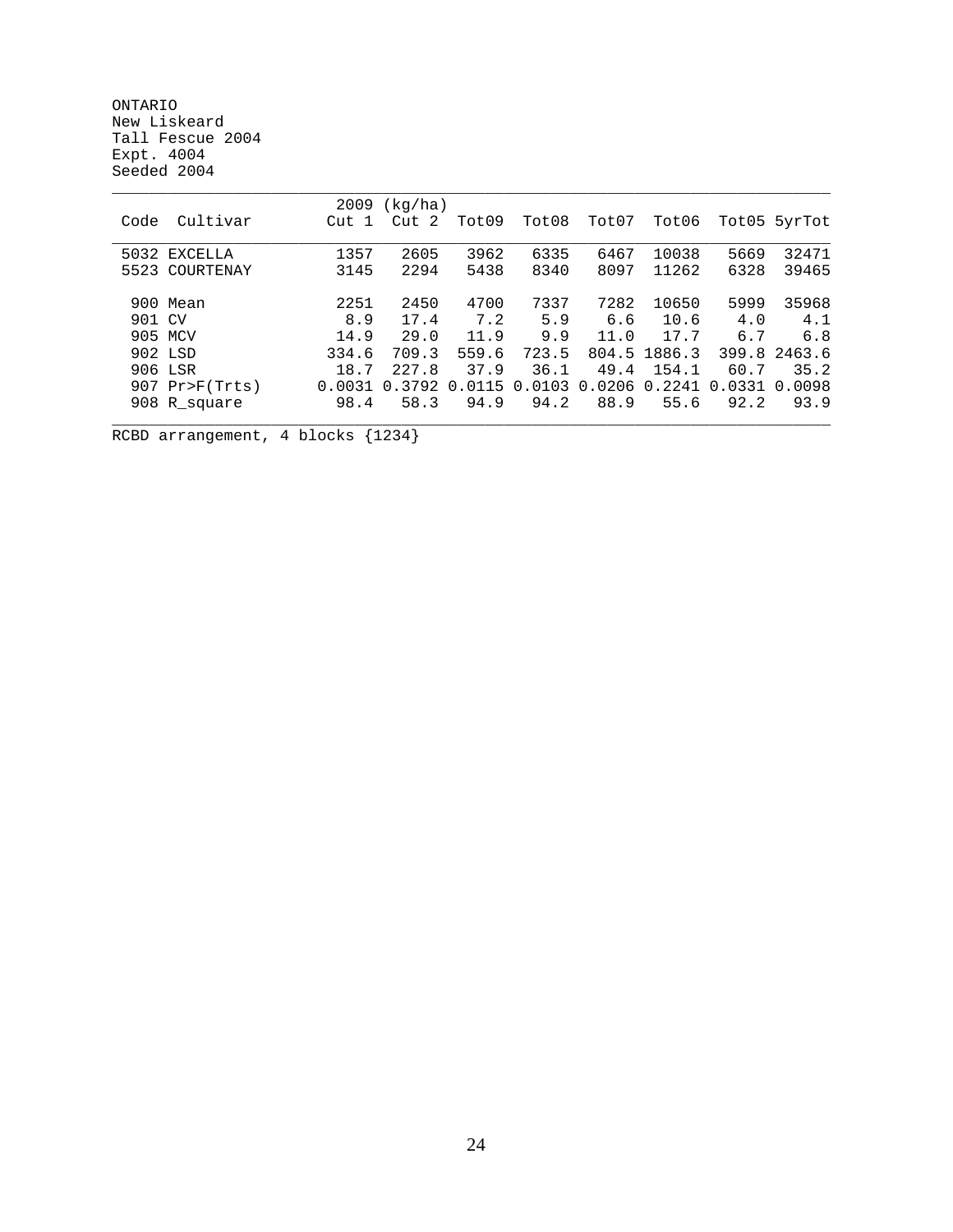ONTARIO New Liskeard Tall Fescue Expt. 7003 Seeded 2007

|        |                  | 2009   | (kq/ha) |        |        |               |
|--------|------------------|--------|---------|--------|--------|---------------|
| Code   | Cultivar         | Cut 1  | Cut 2   | Tot09  |        | Tot08 2yrTot  |
|        |                  |        |         |        |        |               |
| 5028   | CARNIVAL         | 5711   | 3622    | 9333   | 14797  | 24130         |
| 5037   | <b>BARELITE</b>  | 4547   | 3083    | 7630   | 13386  | 21016         |
| 5523   | COURTENAY        | 5899   | 3252    | 9151   | 15151  | 24303         |
|        | 5526 KOKANEE     | 5561   | 3360    | 8921   | 14236  | 23157         |
|        |                  |        |         |        |        |               |
|        | 900 Mean         | 5429   | 3329    | 8759   | 14393  | 23151         |
| 901 CV |                  | 7.9    | 9.6     | 6.1    | 7.3    | 4.3           |
|        | 905 MCV          | 10.2   | 12.4    | 7.9    | 9.4    | 5.5           |
|        | 902 LSD          | 554.3  | 413.9   | 691.8  |        | 1356.7 1276.0 |
|        | 906 LSR          | 41.0   | 76.7    | 40.6   | 76.8   | 38.8          |
|        | $907$ Pr>F(Trts) | 0.0069 | 0.1830  | 0.0060 | 0.1617 | 0.0041        |
| 908    | R square         | 76.6   | 41.4    | 75.5   | 59.2   | 79.6          |
|        |                  |        |         |        |        |               |

RCBD arrangement, 4 blocks {1234}

25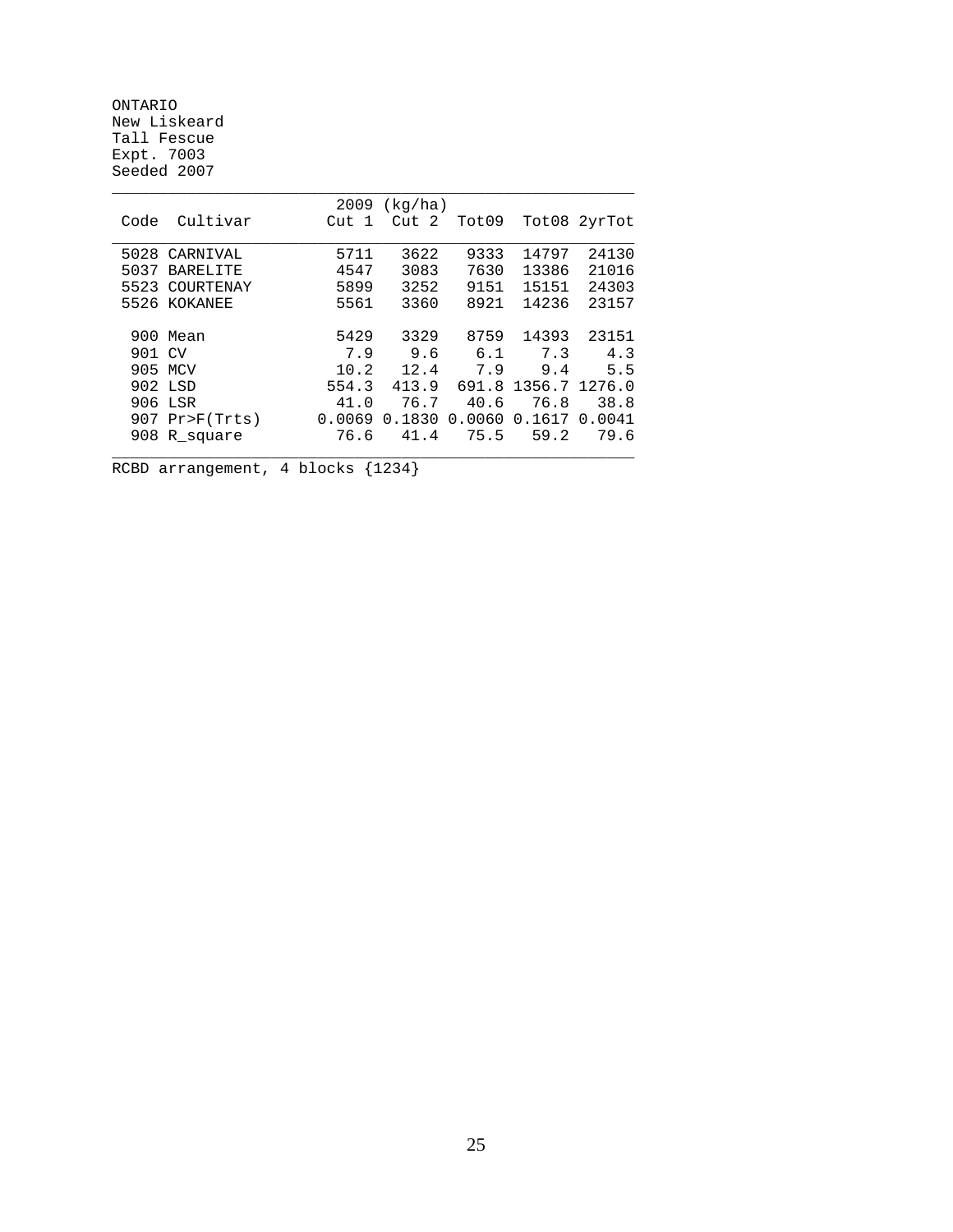ONTARIO Thunder Bay Tall Fescue Seeded 2007

|      |           | 2009                  | (kq/ha)          |        |
|------|-----------|-----------------------|------------------|--------|
| Code | Cultivar  | $\overline{1}$<br>Cut | Cut <sub>2</sub> | Tot09  |
| 5037 | Barelite  | 2707                  | 1221             | 3928   |
| 5523 | Courtney  | 2943                  | 1335             | 4278   |
|      |           |                       |                  |        |
| 5526 | Kokanee   | 2570                  | 1829             | 4399   |
| 5028 | Carnival  | 3235                  | 1118             | 4353   |
|      | Mean      | 2864                  | 1376             | 4240   |
|      | C.V.      | 9.8                   | 21.4             | 11.1   |
|      | PR > F    | 0.038                 | 0.033            | 0.5148 |
|      | LSD(0.05) | 448                   | 472              | N.S.   |
|      |           |                       |                  |        |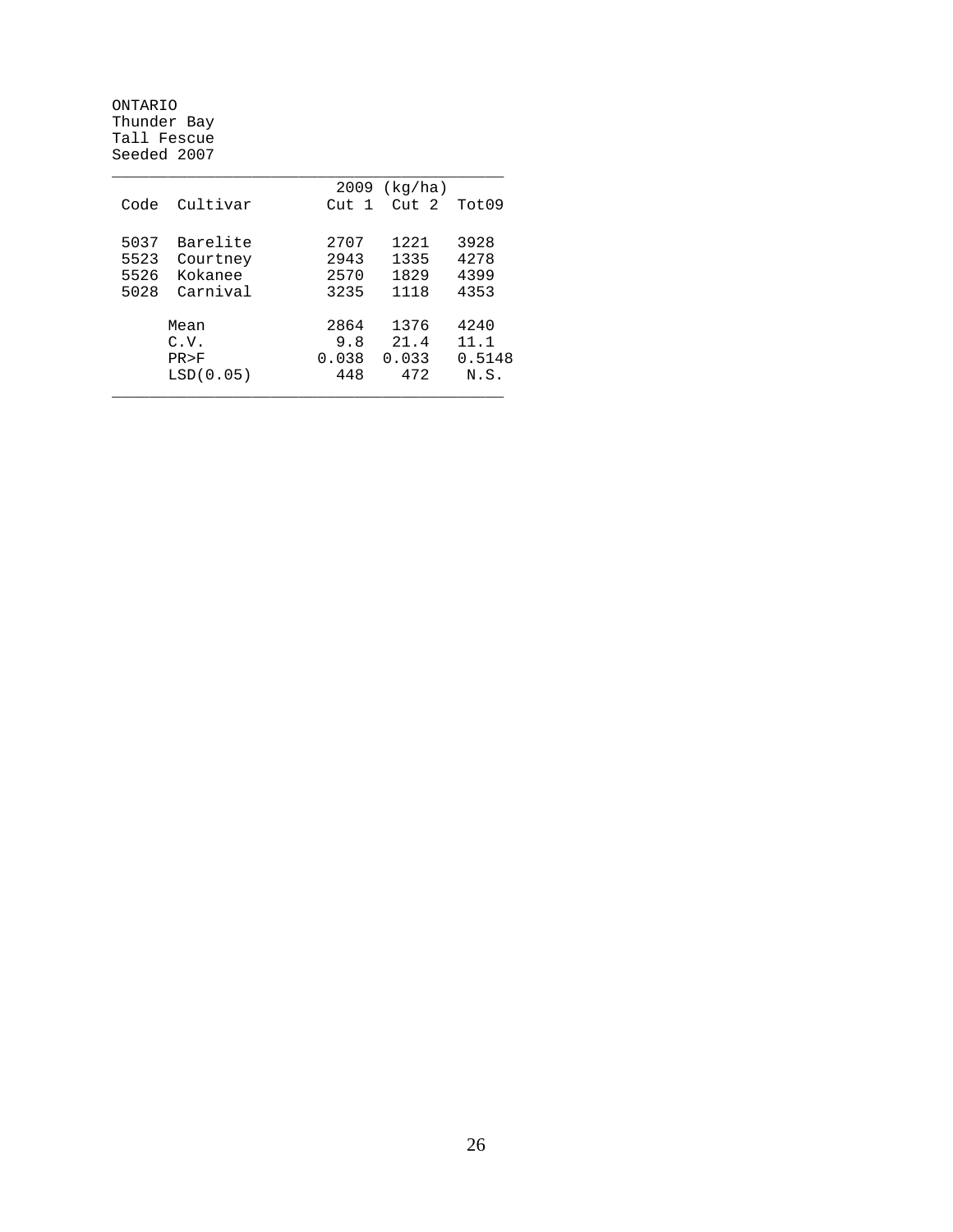ONTARIO Elora Tall Fescue Expt. 2867 Seeded 2008

|                         | 2009   | (kq/ha)          |        |        |
|-------------------------|--------|------------------|--------|--------|
| Cultivar<br>Code        | Cut 1  | Cut <sub>2</sub> | Cut 3  | Tot09  |
| 5040<br><b>BARIANNE</b> | 6496   | 1934             | 1141   | 9571   |
| 5041<br>KORA            | 6997   | 2782             | 1693   | 11472  |
| $FTF-08-01$<br>5042     | 6809   | 2679             | 1617   | 11105  |
| <b>TF0202</b><br>5043   | 6778   | 2391             | 1412   | 10580  |
| 5523<br>COURTENAY       | 7224   | 2695             | 1555   | 11474  |
| 5526<br>KOKANEE         | 7531   | 2901             | 1632   | 12064  |
| 900<br>Mean             | 6972   | 2563             | 1509   | 11044  |
| 901<br><b>CV</b>        | 5.5    | 7.8              | 9.5    | 5.2    |
| 905<br><b>MCV</b>       | 6.8    | 9.6              | 11.8   | 6.4    |
| 902<br>LSD              | 476.8  | 247.2            | 178.4  | 707.7  |
| 906<br>LSR              | 46.1   | 25.6             | 32.3   | 28.4   |
| Pr > F(Trts)<br>907     | 0.0242 | 0.0001           | 0.0008 | 0.0004 |
| 908<br>R square         | 76.9   | 83.1             | 76.7   | 83.1   |
|                         |        |                  |        |        |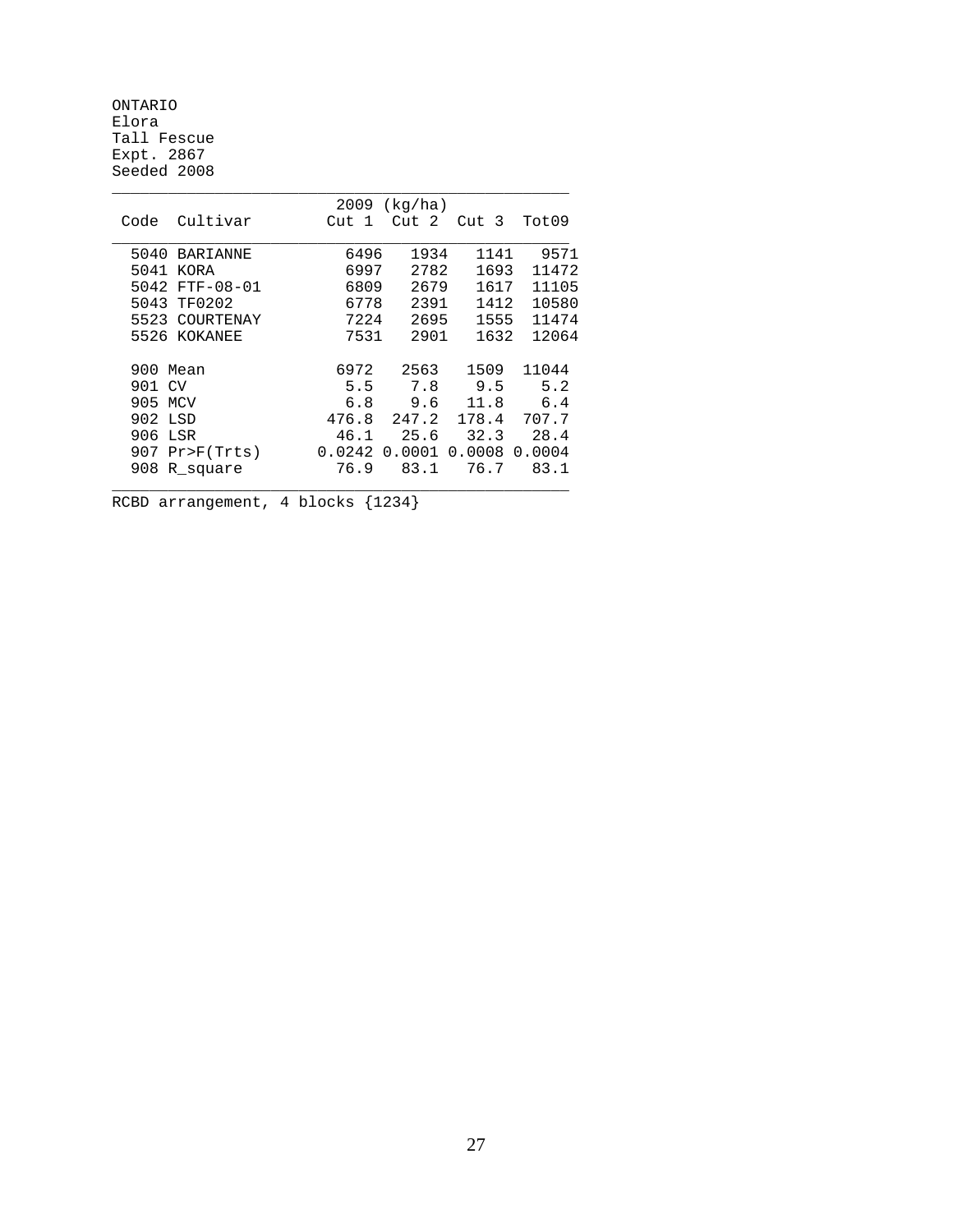### **Tall Fescue seeded 2008 Kemptville Campus site**

|      |             | Cut <sub>1</sub> | Cut <sub>2</sub> | Cut <sub>3</sub> | Total   |
|------|-------------|------------------|------------------|------------------|---------|
| Code | Variety     | Yield (kg/ha)    | Yield            | Yield            | Yield   |
|      |             |                  | (kg/ha)          | (kg/ha)          | (kg/ha) |
| 5526 | Kokanee     | 3158             | 2165             | 735              | 6057    |
| 5040 | Barianne    | 2753             | 1762             | 868              | 5383    |
| 5039 | PST-5CAN    | 2716             | 1675             | 618              | 5009    |
| 5042 | $FTF-08-01$ | 3504             | 2547             | 772              | 6822    |
| 5523 | Courtenay   | 3170             | 2027             | 726              | 5923    |
| 5041 | Kora        | 3282             | 2190             | 844              | 6316    |
|      |             |                  |                  |                  |         |
|      |             |                  |                  |                  |         |
|      | Mean        | 3097             | 2061             | 760              | 5918    |
|      | CV          | 10.3             | 11.4             | 10.2             | 7.7     |
|      | P>F         | 0.08             | 0.01             | 0.03             | 0.01    |
|      | LSD         | 581.9            | 428.7            | 141.6            | 830.8   |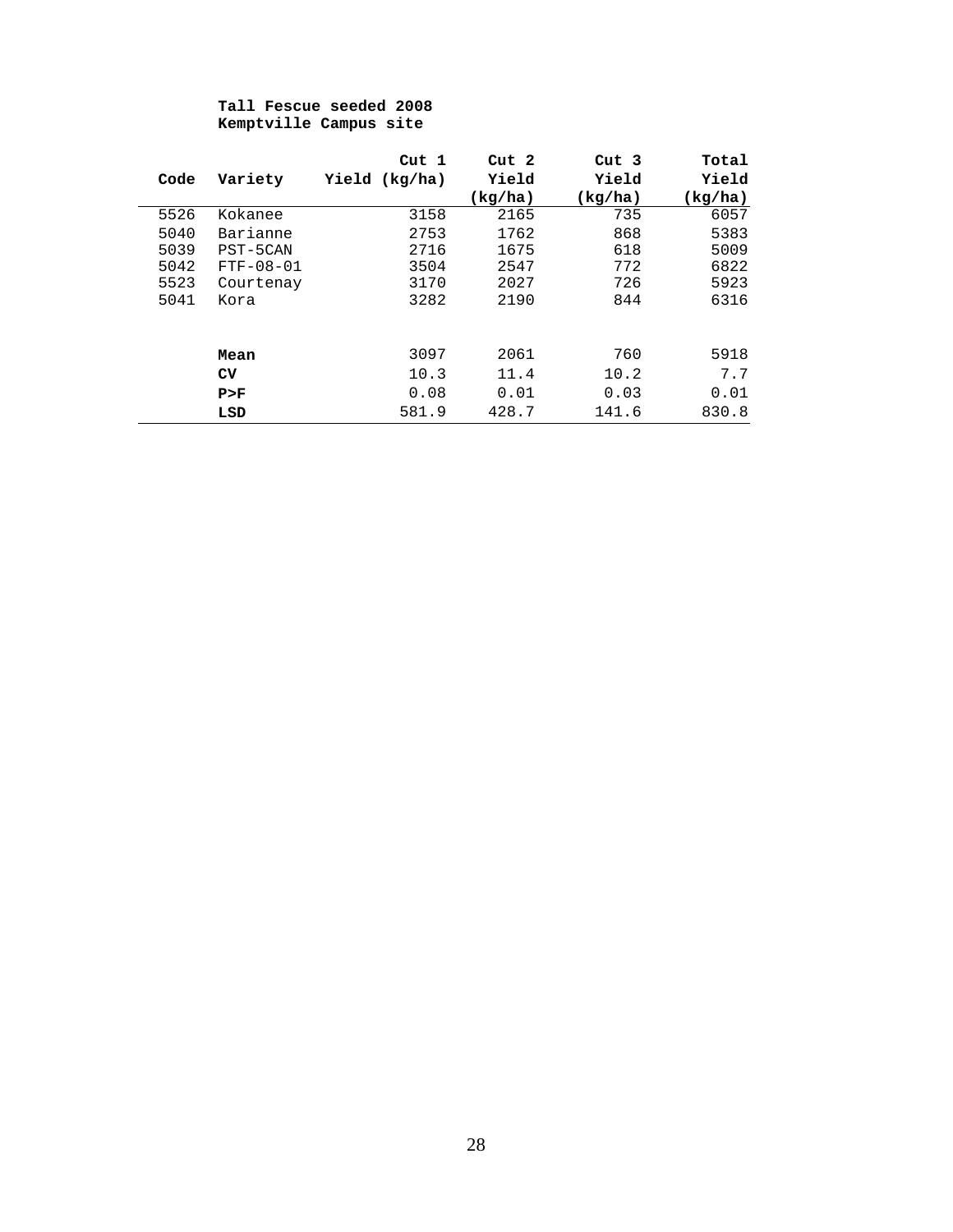ONTARIO New Liskeard Tall Fescue Expt. 8002 Seeded 2008

|      |                | 2009     | (kq/ha)          |        |
|------|----------------|----------|------------------|--------|
| Code | Cultivar       | Cut<br>1 | Cut <sub>2</sub> | Tot09  |
|      |                |          |                  |        |
| 5039 | PST-5CAN       | 7235     | 3620             | 10856  |
| 5040 | Barianne       | 7957     | 3857             | 11814  |
| 5041 | Kora           | 8573     | 4244             | 12816  |
| 5042 | FTF-0801       | 7338     | 3411             | 10748  |
| 5523 | COURTENAY      | 7639     | 3510             | 11148  |
| 5526 | KOKANEE        | 7120     | 3511             | 10631  |
|      |                |          |                  |        |
| 900  | Mean           | 7644     | 3692             | 11335  |
| 901  | CV             | 17.3     | 9.9              | 10.9   |
| 905  | MCV            | 21.5     | 12.3             | 13.5   |
| 902  | LSD            | 1643.2   | 452.9            | 1527.2 |
| 906  | LSR            | 113.1    | 54.4             | 69.9   |
| 907  | $Pr$ $F(Trts)$ | 0.6463   | 0.0506           | 0.1611 |
| 908  | R square       | 31.2     | 53.9             | 47.8   |
|      |                |          |                  |        |
|      |                |          |                  |        |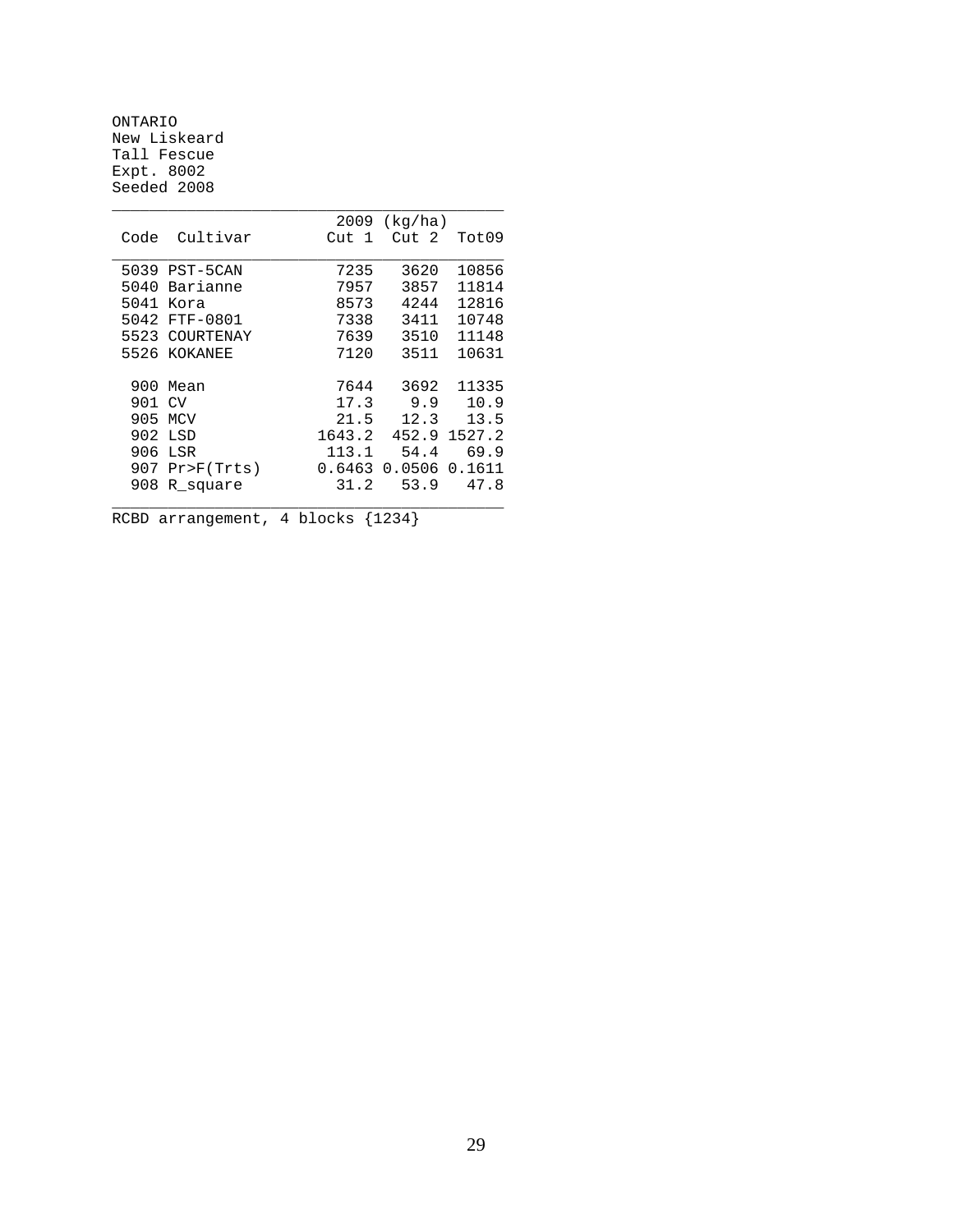ONTARIO New Liskeard Reed Canary Test 2004 Expt. 4005 Seeded 2004

|        |                  | 2009   | (kg/ha)               |        |        |        |        |        |              |
|--------|------------------|--------|-----------------------|--------|--------|--------|--------|--------|--------------|
| Code   | Cultivar         | Cut 1  | $\overline{2}$<br>Cut | Tot09  | Tot08  | Tot07  | Tot06  |        | Tot05 5yrTot |
|        |                  |        |                       |        |        |        |        |        |              |
|        | 5013 PALATON     | 2739   | 2033                  | 4772   | 7636   | 7969   | 10533  | 7752   | 38663        |
|        | 5036 PR04-01     | 3038   | 2285                  | 5323   | 7891   | 7861   | 9784   | 7332   | 38191        |
|        |                  |        |                       |        |        |        |        |        |              |
|        | 900 Mean         | 2888   | 2159                  | 5048   | 7764   | 7915   | 10159  | 7542   | 38427        |
| 901 CV |                  | 14.4   | 11.3                  | 10.3   | 8.2    | 12.2   | 4.2    | 10.1   | 1.9          |
|        | 905 MCV          | 23.9   | 18.8                  | 17.1   | 13.6   | 20.2   | 7.0    | 16.7   | 3.1          |
|        | 902 LSD          | 691.4  | 406.8                 | 862.2  | 1058.5 | 1600.4 | 714.6  | 1262.2 | 1207.8       |
|        | 906 LSR          | 231.3  | 161.2                 | 156.4  | 415.9  | 1488.0 | 95.4   | 300.3  | 256.2        |
|        | $907$ Pr>F(Trts) | 0.3856 | 0.2405                | 0.2295 | 0.6122 | 0.8556 | 0.0913 | 0.4930 | 0.4282       |
|        | 908 R_square     | 45.0   | 51.3                  | 47.3   | 77.9   | 33.7   | 85.6   | 68.0   | 96.1         |
|        |                  |        |                       |        |        |        |        |        |              |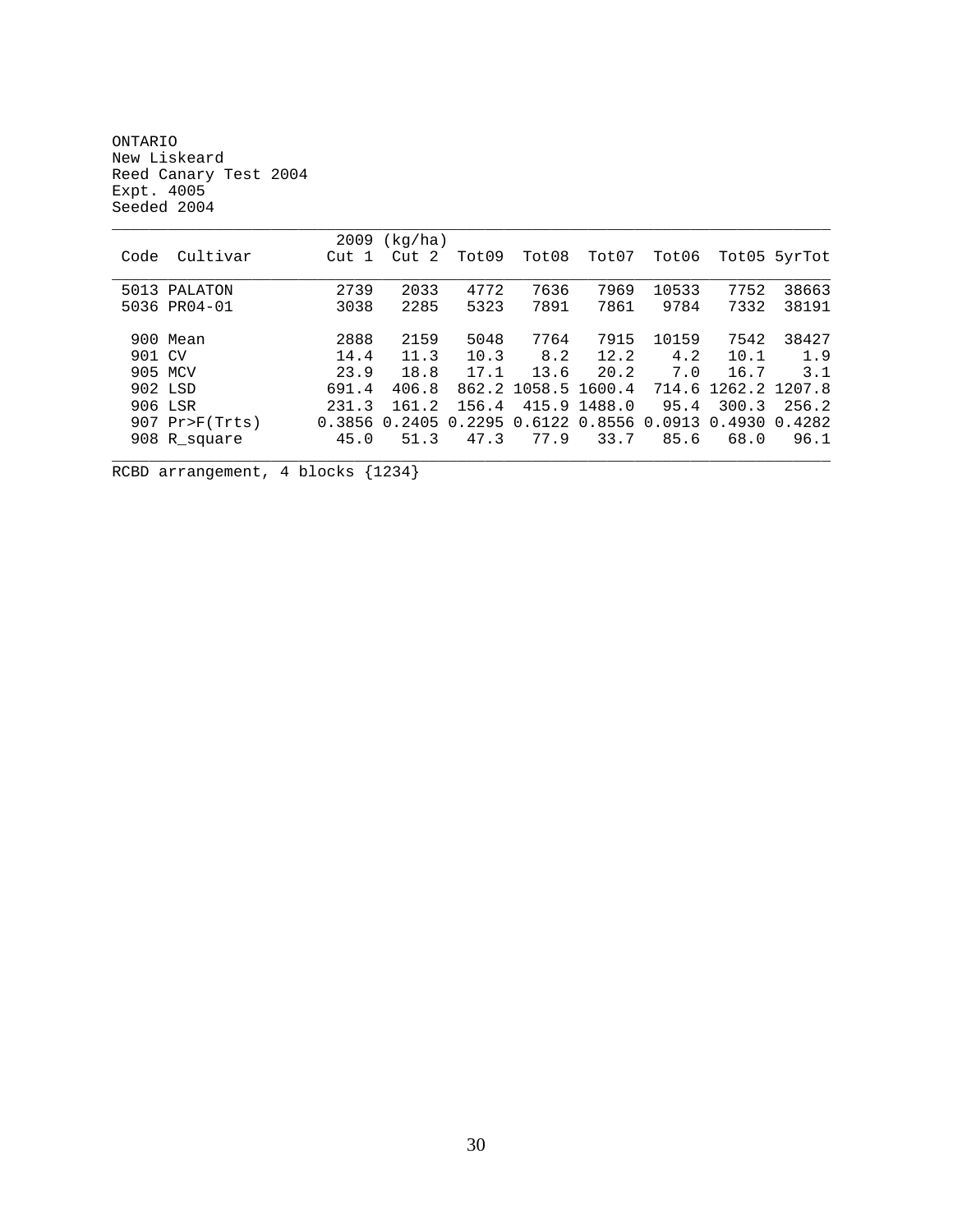Ontario New Liskeard Late Timothy Expt. 7001 Seeded 2007

|      |                 | 2009   | (kq/ha) |        |        |              |
|------|-----------------|--------|---------|--------|--------|--------------|
| Code | Cultivar        | Cut 1  | Cut 2   | Tot09  |        | Tot08 2yrTot |
|      |                 |        |         |        |        |              |
| 6002 | CLIMAX          | 7263   | 1830    | 9093   | 11264  | 20357        |
| 6026 | ITASCA          | 6354   | 1810    | 8164   | 13498  | 21661        |
| 6166 | <b>BARFLEO</b>  | 7016   | 2094    | 9110   | 11868  | 20978        |
| 6167 | <b>BOR2005</b>  | 6349   | 1777    | 8126   | 13137  | 21263        |
| 6168 | <b>BARPENTA</b> | 6300   | 1991    | 8291   | 10064  | 18355        |
| 6169 | KARA            | 6181   | 1735    | 7916   | 13067  | 20983        |
|      |                 |        |         |        |        |              |
| 900  | Mean            | 6577   | 1873    | 8450   | 12150  | 20599        |
| 901  | CV              | 6.2    | 12.5    | 5.0    | 8.2    | 5.5          |
| 905  | MCV             | 7.7    | 15.5    | 6.2    | 10.2   | 6.8          |
| 902. | LSD             | 504.2  | 290.2   | 527.7  | 1240.9 | 1407.4       |
| 906  | LSR             | 46.6   | 80.7    | 44.2   | 36.1   | 42.6         |
| 907  | Pr > F(Trts)    | 0.0080 | 0.2745  | 0.0033 | 0.0015 | 0.0125       |
| 908  | R square        | 64.7   | 34.1    | 69.4   | 71.4   | 62.4         |
|      |                 |        |         |        |        |              |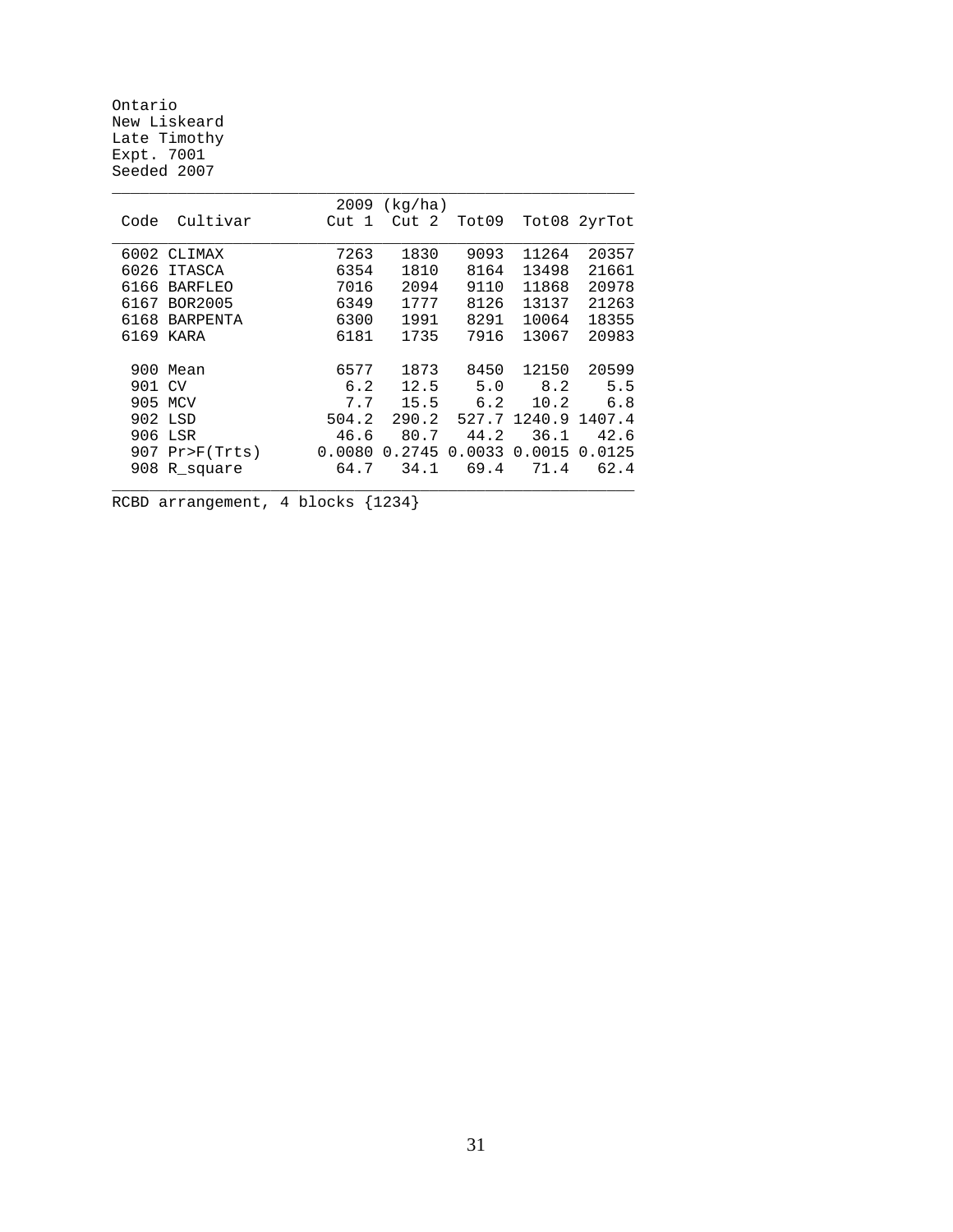ONTARIO Elora Late Timothy Expt. 2869 Seeded 2008

|      |               | 2009   | (kg/ha) |        |
|------|---------------|--------|---------|--------|
| Code | Cultivar      | Cut 1  | Cut 2   | Tot09  |
|      | 6002 CLIMAX   | 7935   | 2259    | 10194  |
| 6026 | ITASCA        | 8151   | 3071    | 11222  |
| 6066 | <b>NORMAX</b> | 7625   | 3368    | 10992  |
| 6081 | MARIPOSA      | 8152   | 3253    | 11405  |
| 6086 | ALEXANDER     | 7520   | 2528    | 10048  |
| 6095 | ARGUS         | 6961   | 2702    | 9663   |
|      | 6136 EXPRESS  | 8142   | 3018    | 11160  |
| 6138 | AURORA        | 7448   | 2833    | 10281  |
| 6161 | TREASURE      | 8421   | 3266    | 11687  |
| 6170 | CREST         | 7983   | 3210    | 11193  |
| 900  | Mean          | 7834   | 2951    | 10785  |
| 901  | <b>CV</b>     | 5.2    | 8.7     | 5.5    |
| 905  | MCV           | 6.3    | 10.5    | 6.7    |
| 902  | LSD           | 490.2  | 309.7   | 717.9  |
| 906  | LSR           | 33.6   | 27.9    | 35.5   |
| 907  | Pr > F(Trts)  | 0.0009 | 0.0000  | 0.0004 |
| 908  | R square      | 66.4   | 78.1    | 66.2   |
|      |               |        |         |        |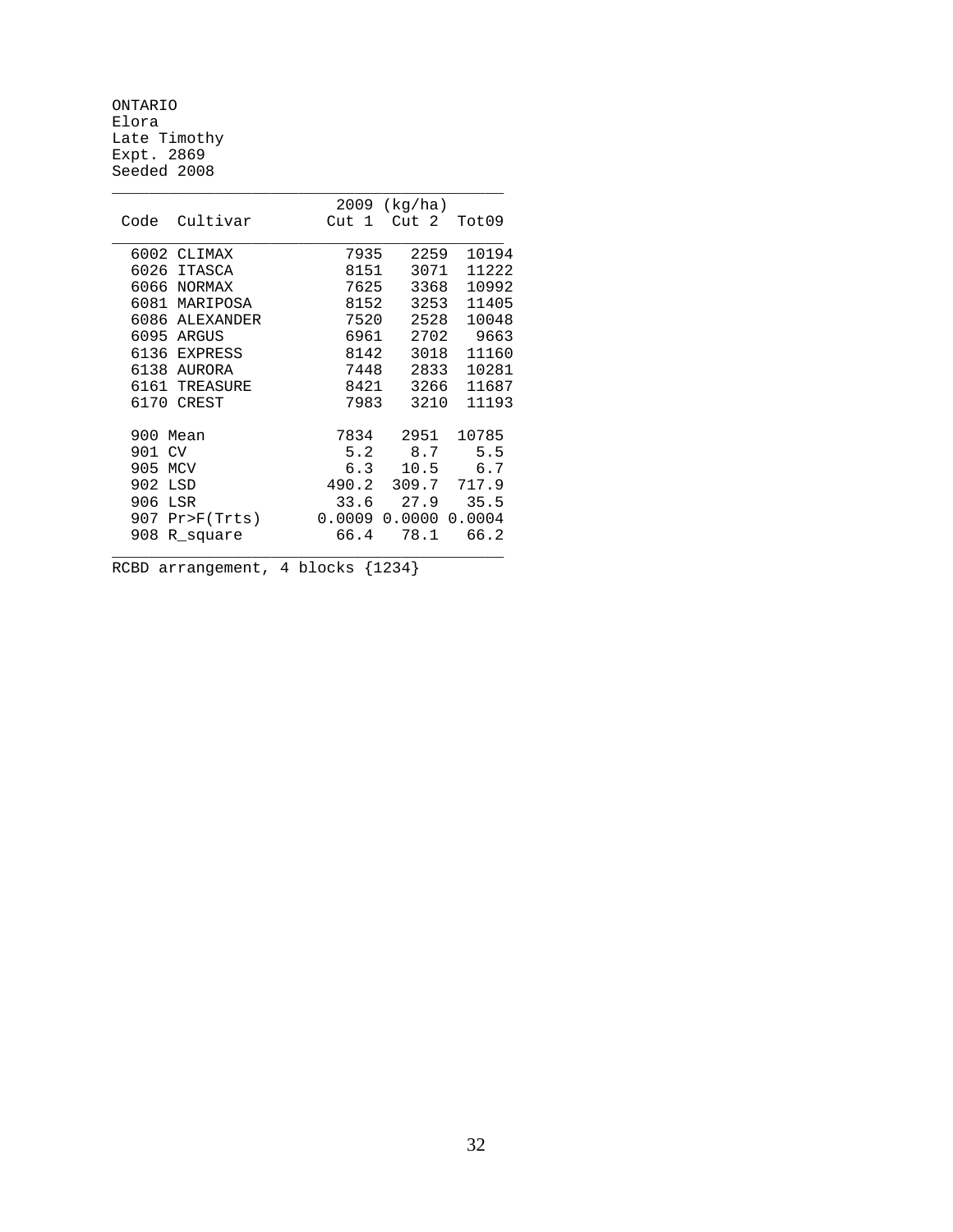ONTARIO New Liskeard Timothy Expt. 8006 Seeded 2008

|      |               | 2009             | (kq/ha)          |        |
|------|---------------|------------------|------------------|--------|
| Code | Cultivar      | Cut <sub>1</sub> | Cut <sub>2</sub> | Tot09  |
|      |               |                  |                  |        |
| 6002 | CLIMAX        | 7222             | 2634             | 9857   |
| 6026 | ITASCA        | 7898             | 2945             | 10844  |
| 6066 | <b>NORMAX</b> | 8150             | 3223             | 11373  |
| 6081 | MARIPOSA      | 7369             | 3272             | 10641  |
| 6086 | ALEXANDER     | 7161             | 3089             | 10250  |
| 6095 | ARGUS         | 8234             | 2942             | 11176  |
|      | 6136 EXPRESS  | 7326             | 2886             | 10211  |
| 6138 | AURORA        | 7082             | 3126             | 10207  |
| 6161 | TREASURE      | 7159             | 3507             | 10666  |
| 6170 | CREST         | 7449             | 3249             | 10697  |
|      |               |                  |                  |        |
| 900  | Mean          | 7505             | 3087             | 10592  |
| 901  | CV            | 8.5              | 9.7              | 6.3    |
| 905  | MCV           | 10.3             | 11.6             | 7.6    |
| 902  | LSD           | 771.1            | 358.9            | 803.8  |
| 906  | LSR           | 66.9             | 41.1             | 53.0   |
| 907  | Pr>F(Trts)    | 0.1161           | 0.0213           | 0.0822 |
| 908  | R square      | 53.7             | 65.2             | 64.1   |
|      |               |                  |                  |        |

RCBD arrangement, 4 blocks {1234}

33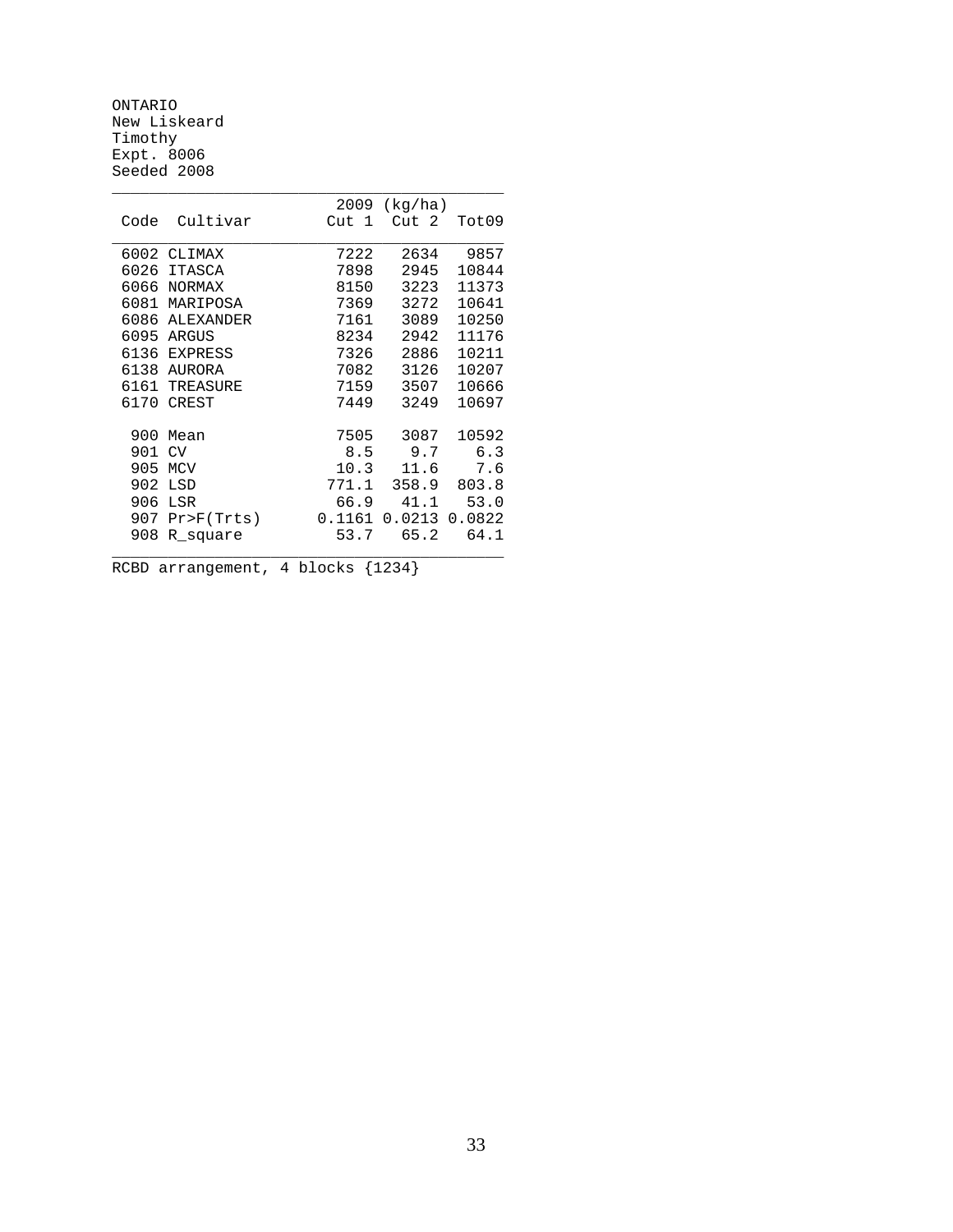ONTARIO Elora Early Timothy Expt. 2868 Seeded 2008

|                  | 2009                  | (kq/ha)          |        |
|------------------|-----------------------|------------------|--------|
| Cultivar<br>Code | $\overline{1}$<br>Cut | Cut <sub>2</sub> | Tot09  |
|                  |                       |                  |        |
| 6030<br>TORO     | 7459                  | 1851             | 9311   |
| 6050<br>RICHMOND | 7717                  | 1404             | 9121   |
| 6171 TM9701      | 7850                  | 1695             | 9544   |
| 900 Mean         | 7675                  | 1650             | 9325   |
| 901 CV           | 3.9                   | 11.9             | 3.9    |
| 905 MCV          | 5.4                   | 16.4             | 5.3    |
| 902 LSD          | 414.6                 | 270.3            | 497.8  |
| 906<br>LSR       | 106.2                 | 60.4             | 117.7  |
| 907 Pr>F(Trts)   | 0.2550                | 0.0470           | 0.3250 |
| 908<br>R square  | 46.2                  | 71.5             | 36.8   |
|                  |                       |                  |        |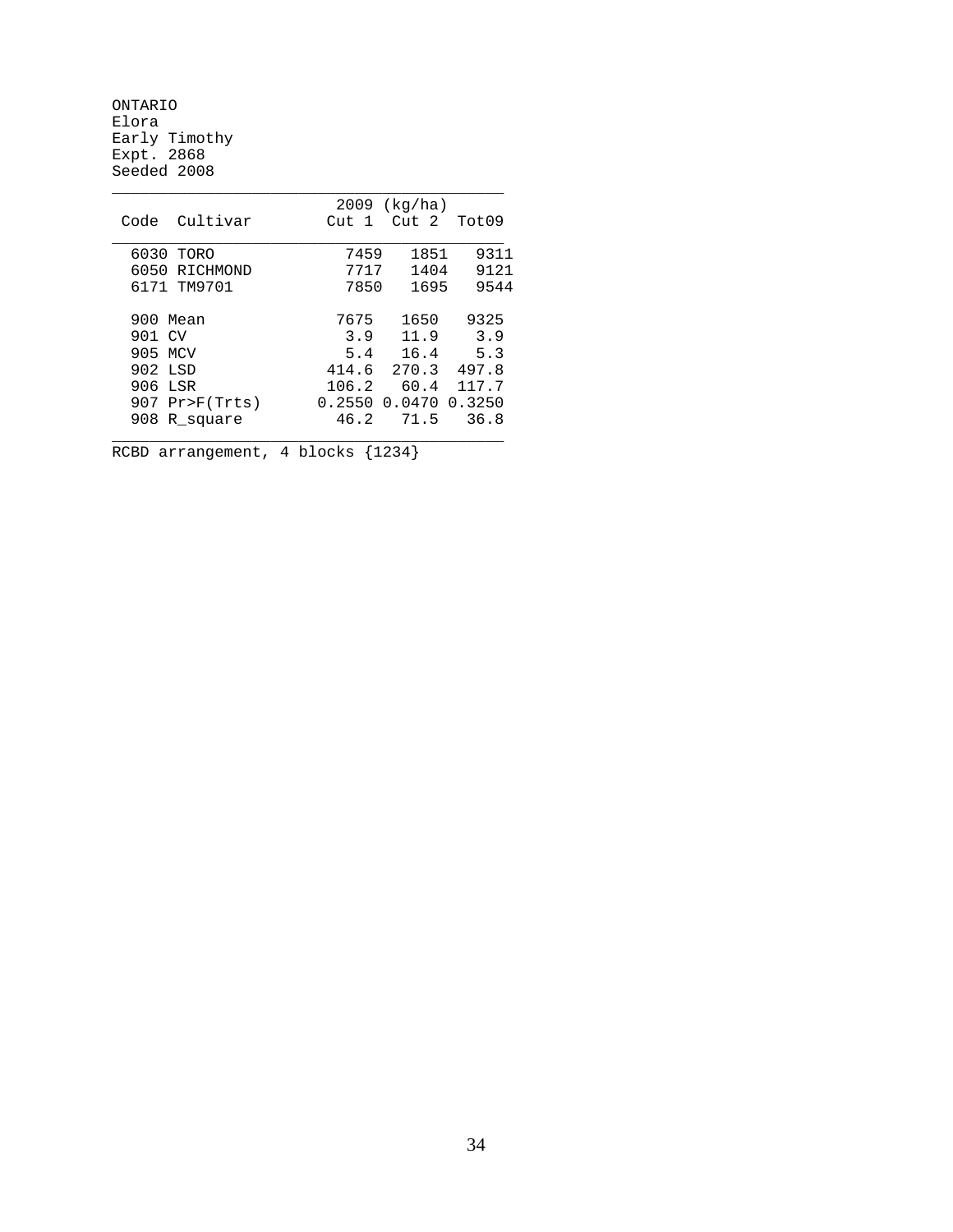ONTARIO New Liskeard Meadow Fescue Test 2004 Expt. 4003 Seeded 2004

|        |                  | 2009                | (kq/ha)           |        |                         |            |                  |              |
|--------|------------------|---------------------|-------------------|--------|-------------------------|------------|------------------|--------------|
| Code   | Cultivar         | Cut<br>$\mathbf{1}$ | Tot09             | Tot08  | Tot07                   | Tot06      |                  | Tot05 5yrTot |
|        |                  |                     |                   |        |                         |            |                  |              |
| 5033   | MIMER            | 2385                | 2385              | 4989   | 3100                    | 6797       | 5753             | 23024        |
| 5034   | EPIC             | 2276                | 2276              | 5231   | 3317                    | 7722       | 6158             | 24703        |
| 5035   | MERIFEST         | 2420                | 2420              | 4831   | 3459                    | 8388       | 5424             | 24522        |
|        |                  |                     |                   |        |                         |            |                  |              |
|        | 900 Mean         | 2361                | 2361              | 5017   | 3292                    | 7636       | 5778             | 24083        |
| 901 CV |                  | 4.3                 | 4.3               | 7.7    | 7.9                     | 6.6        | 5.5              | 4.5          |
|        | 905 MCV          | 5.9                 | 5.9               | 10.6   | 10.8                    | 9.0        | 7.5              | 6.1          |
|        | 902 LSD          | 138.7               | 138.7             | 530.6  | 356.6                   | 690.1      | 435.9            | 1476.2       |
|        | 906 LSR          | 96.5                | 96.5              | 132.7  | 99.5                    | 43.4       | 59.4             | 87.9         |
|        | $907$ Pr>F(Trts) | 0.1907              | .1907<br>$\Omega$ | 0.3964 | .2245<br>$\overline{0}$ | 0126<br>0. | 0462<br>$\Omega$ | 0.1283       |
|        | 908 R square     | 92.4                | 92.4              | 87.2   | 62.3                    | 84.6       | 86.7             | 76.6         |
|        |                  |                     |                   |        |                         |            |                  |              |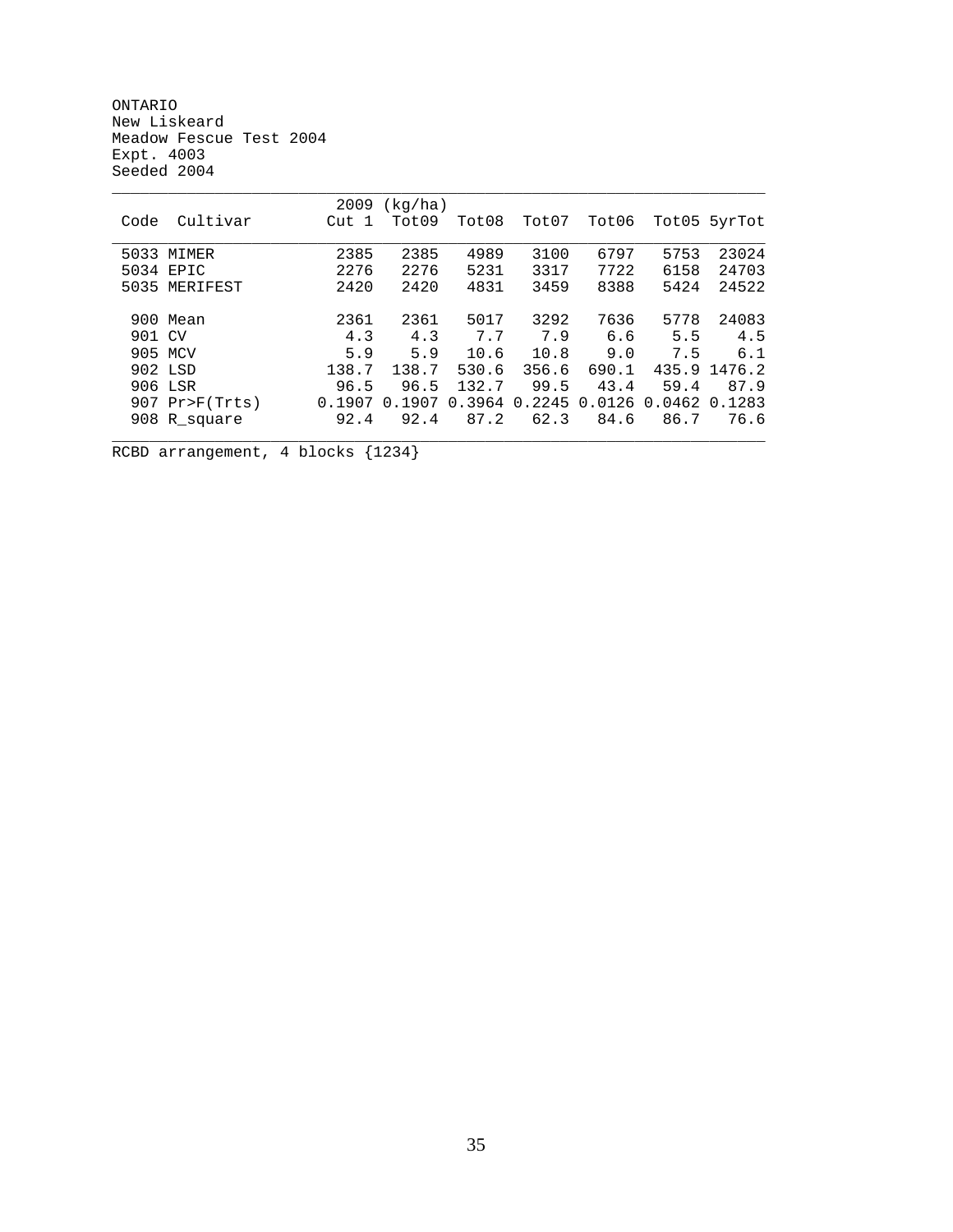ONTARIO New Liskeard Meadow Fescue Expt. 7002 Seeded 2007

|        |                  | 2009   | (kq/ha) |        |        |        |
|--------|------------------|--------|---------|--------|--------|--------|
| Code   | Cultivar         | Cut 1  | Cut 2   | Tot09  | Tot08  | 2yrTot |
|        |                  |        |         |        |        |        |
| 5033   | MIMER            | 4590   | 1833    | 6423   | 11087  | 17510  |
| 5034   | EPIC             | 4557   | 2062    | 6619   | 10336  | 16955  |
| 5038   | PRADEL           | 4539   | 2490    | 7029   | 10589  | 17619  |
|        |                  |        |         |        |        |        |
| 900    | Mean             | 4562   | 2128    | 6690   | 10671  | 17361  |
| 901 CV |                  | 3.5    | 8.3     | 2.2    | 10.9   | 6.4    |
|        | 905 MCV          | 4.8    | 11.5    | 3.0    | 14.9   | 8.8    |
|        | 902 LSD          | 217.0  | 244.1   | 201.8  | 1592.2 | 1530.0 |
|        | 906 LSR          | 425.3  | 37.2    | 33.3   | 212.1  | 230.7  |
|        | $907$ Pr>F(Trts) | 0.8934 | 0.0060  | 0.0036 | 0.6696 | 0.6847 |
|        | 908 R square     | 90.9   | 86.3    | 96.0   | 44.5   | 62.9   |
|        |                  |        |         |        |        |        |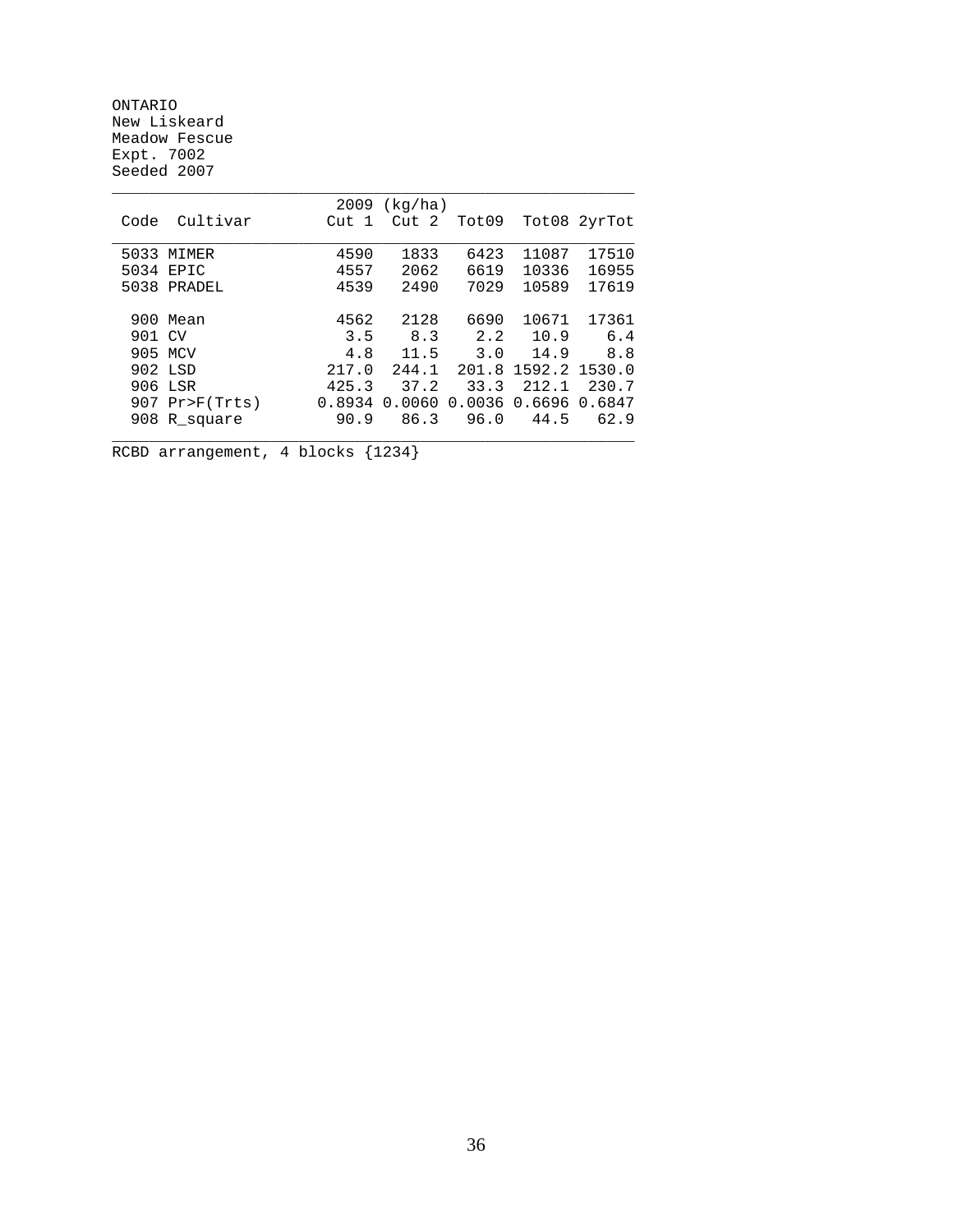### **Meadow Fescue seeded 2007 Douglas site**

|      |           | Cut 1   | Cut <sub>2</sub> | Total   |
|------|-----------|---------|------------------|---------|
| Code | Variety   | Yield   | Yield            | Yield   |
|      |           | (kq/ha) | (kg/ha)          | (kq/ha) |
| 5033 | Mimer     | 2042    | 1024             | 3067    |
| 5034 | Epic      | 1801    | 1120             | 2921    |
| 5038 | Pradel    | 2195    | 1227             | 3422    |
|      | Mean      | 2013    | 1124             | 3137    |
|      | <b>CV</b> | 15.9    | 16.5             | 12.7    |
|      | P > F     | 0.29    | 0.36             | 0.27    |
|      | LSD       | 552.7   | 320.8            | 690.5   |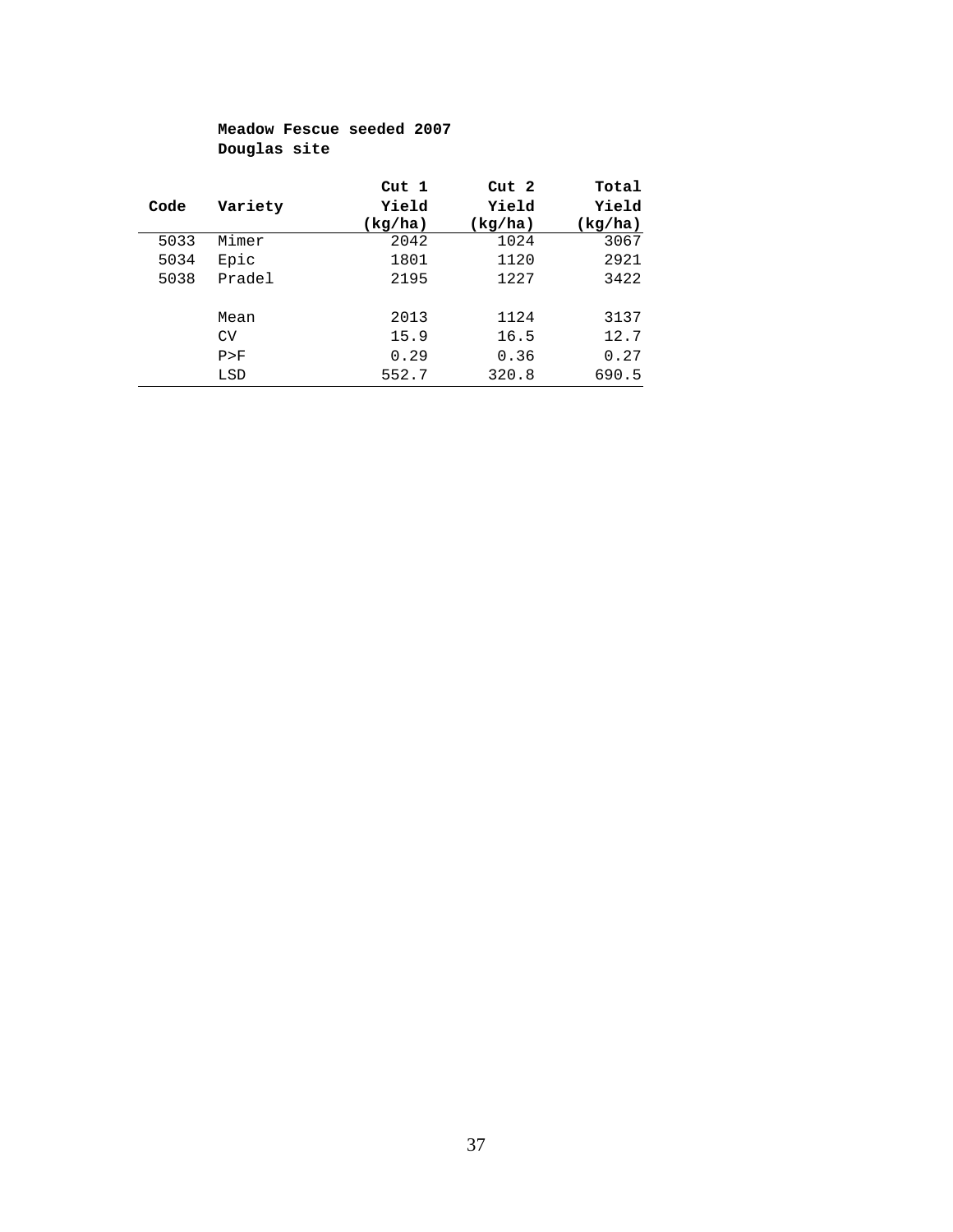Ontario Thunder Bay Meadow Fescue seeded 2007

|      |           | Cut 1   | Cut 2   | Total   |
|------|-----------|---------|---------|---------|
| Code | Variety   | Yield   | Yield   | Yield   |
|      |           | (kq/ha) | (kq/ha) | (kq/ha) |
| 5033 | Mimer     | 3805    | 556     | 4360    |
| 5034 | Epic      | 3640    | 629     | 4269    |
| 5038 | Pradel    | 3651    | 804     | 4455    |
|      | Mean      | 3698    | 663     | 4361    |
|      | <b>CV</b> | 8.4     | 15.1    | 9.13    |
|      | P > F     | 0.7183  | 0.0314  | 0.8095  |
|      | LSD       | ΝS      | 173     | ΝS      |
|      |           |         |         |         |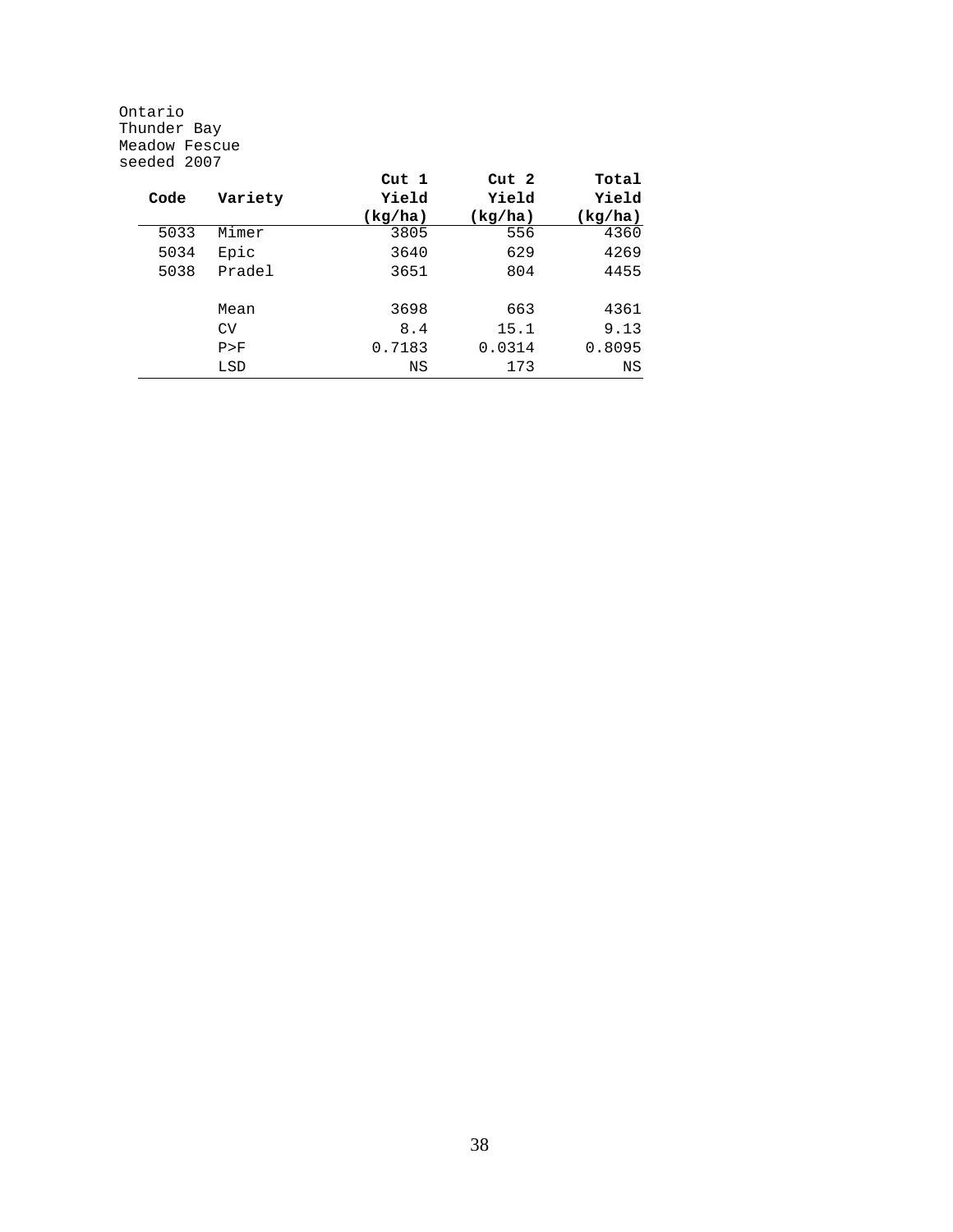ONTARIO New Liskeard Perennial Ryegrass Expt. 8004 Seeded 2008

|      |                | 2009             | (kq/ha)          |        |
|------|----------------|------------------|------------------|--------|
| Code | Cultivar       | Cut <sub>1</sub> | Cut <sub>2</sub> | Tot09  |
|      |                |                  |                  |        |
|      | 8522 CITADEL   | 3527             | 2891             | 6418   |
| 8523 | CONDESA        | 3502             | 2928             | 6430   |
| 8525 | <b>BASTION</b> | 4717             | 2756             | 7472   |
|      | 8534 LACTAL    | 3336             | 3078             | 6414   |
|      |                |                  |                  |        |
| 900  | Mean           | 3960             | 2882             | 6841   |
| 901  | CV             | 16.4             | 11.4             | 11.0   |
| 905  | MCV            | 20.5             | 14.3             | 13.8   |
| 902. | LSD            | 813.0            | 411.5            | 943.3  |
| 906  | LSR            | 58.9             | 127.5            | 89.1   |
| 907  | $Pr$ $F(Trts)$ | 0.0081           | 0.4707           | 0.0624 |
| 908  | R square       | 74.2             | 53.8             | 67.9   |
|      |                |                  |                  |        |
|      |                |                  |                  |        |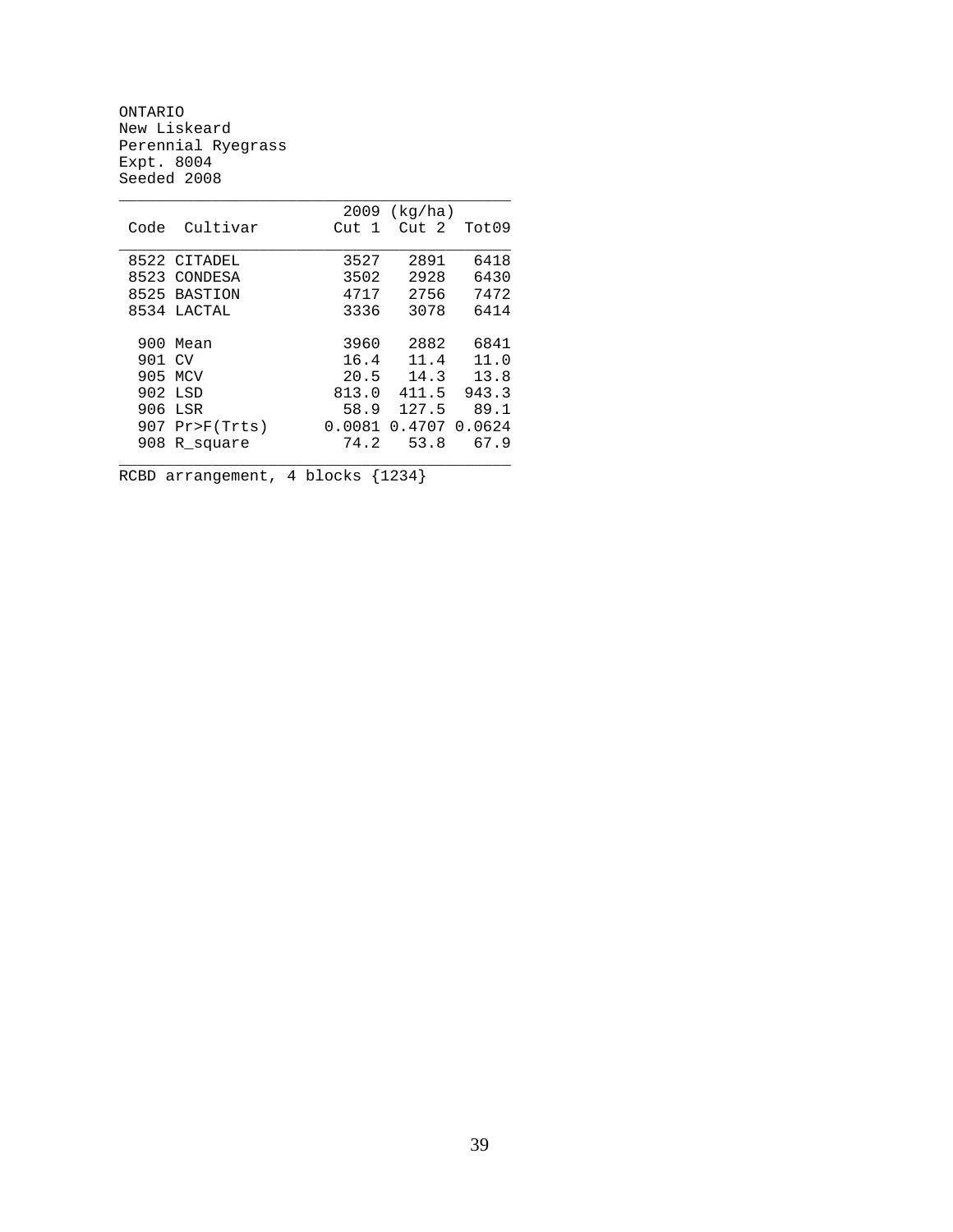ONTARIO Elora Perennial Ryegrass; Persistence notes Expt. 2870 Seeded 2008

|      |                | 2009             | (kq/ha) |
|------|----------------|------------------|---------|
| Code | Cultivar       | Cut <sub>1</sub> | % stand |
|      |                |                  |         |
| 8514 | TIVOLI         | 1730             | 36      |
| 8515 | GARIBALDI      | 2360             | 56      |
| 8518 | <b>BARNHEM</b> | 10353            | 98      |
| 8519 | REMINGTON      | 5284             | 94      |
| 8520 | SPIDOLA        | 3667             | 49      |
| 8521 | $PGG9-04$      | 6417             | 100     |
| 8522 | CITADEL        | 2276             | 77      |
| 8523 | CONDESA        | 1398             | 2.0     |
| 8525 | <b>BASTION</b> | 1335             | 60      |
| 8533 | KENTAUR        | 3375             | 77      |
|      | 8535 BARUTTI   | 6503             | 98      |
|      |                |                  |         |
| 900  | Mean           | 4064             |         |
| 901  | $S^e$          | 333.12           |         |
|      |                |                  |         |